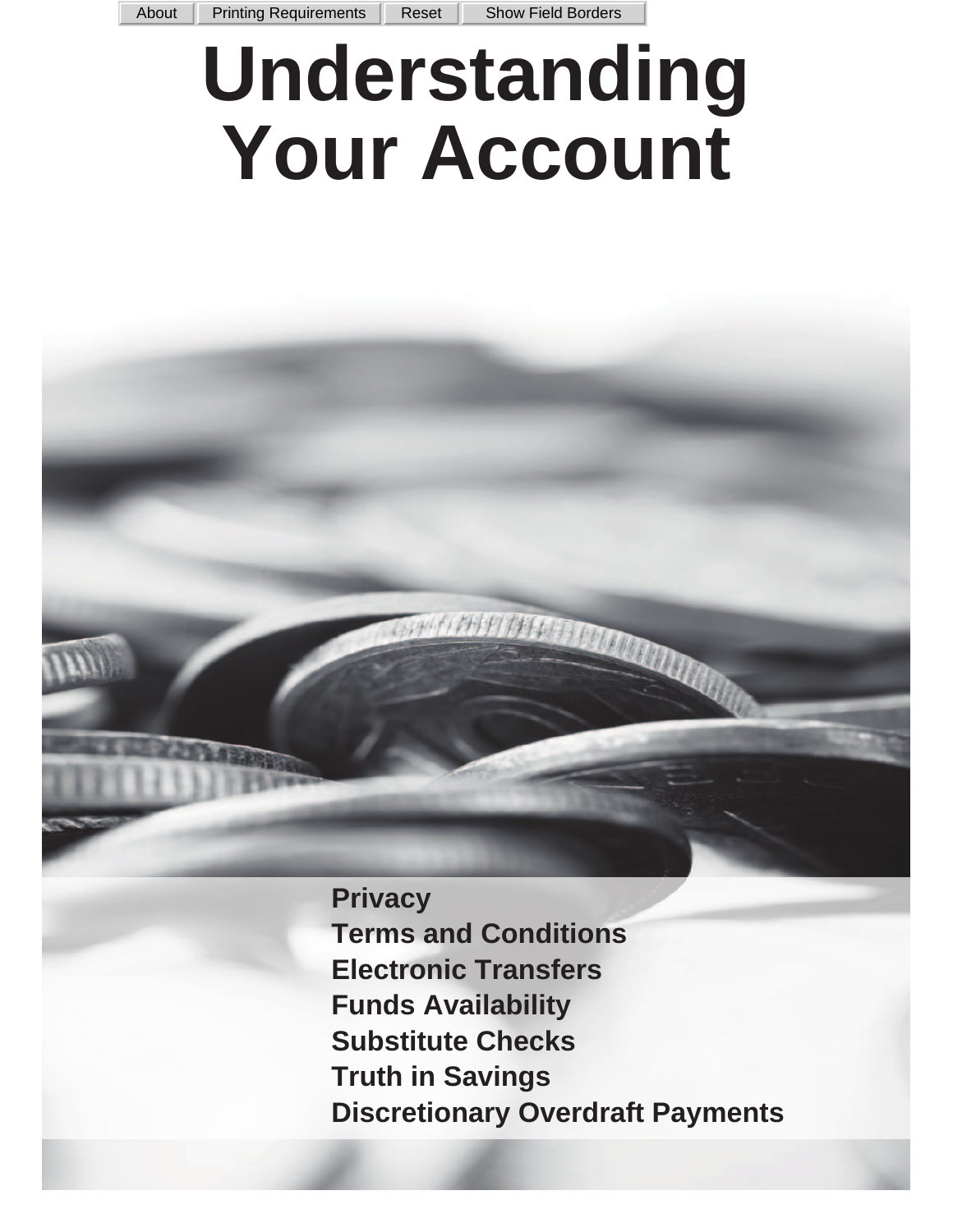# TABLE OF CONTENTS

| Monitoring and Recording Telephone Calls |  |
|------------------------------------------|--|
|                                          |  |
|                                          |  |
|                                          |  |
|                                          |  |
|                                          |  |
|                                          |  |
|                                          |  |
| <b>ELECTRONIC FUND TRANSFERS</b>         |  |
|                                          |  |
|                                          |  |
|                                          |  |
|                                          |  |
|                                          |  |
|                                          |  |
|                                          |  |
|                                          |  |
|                                          |  |
|                                          |  |
|                                          |  |
|                                          |  |
|                                          |  |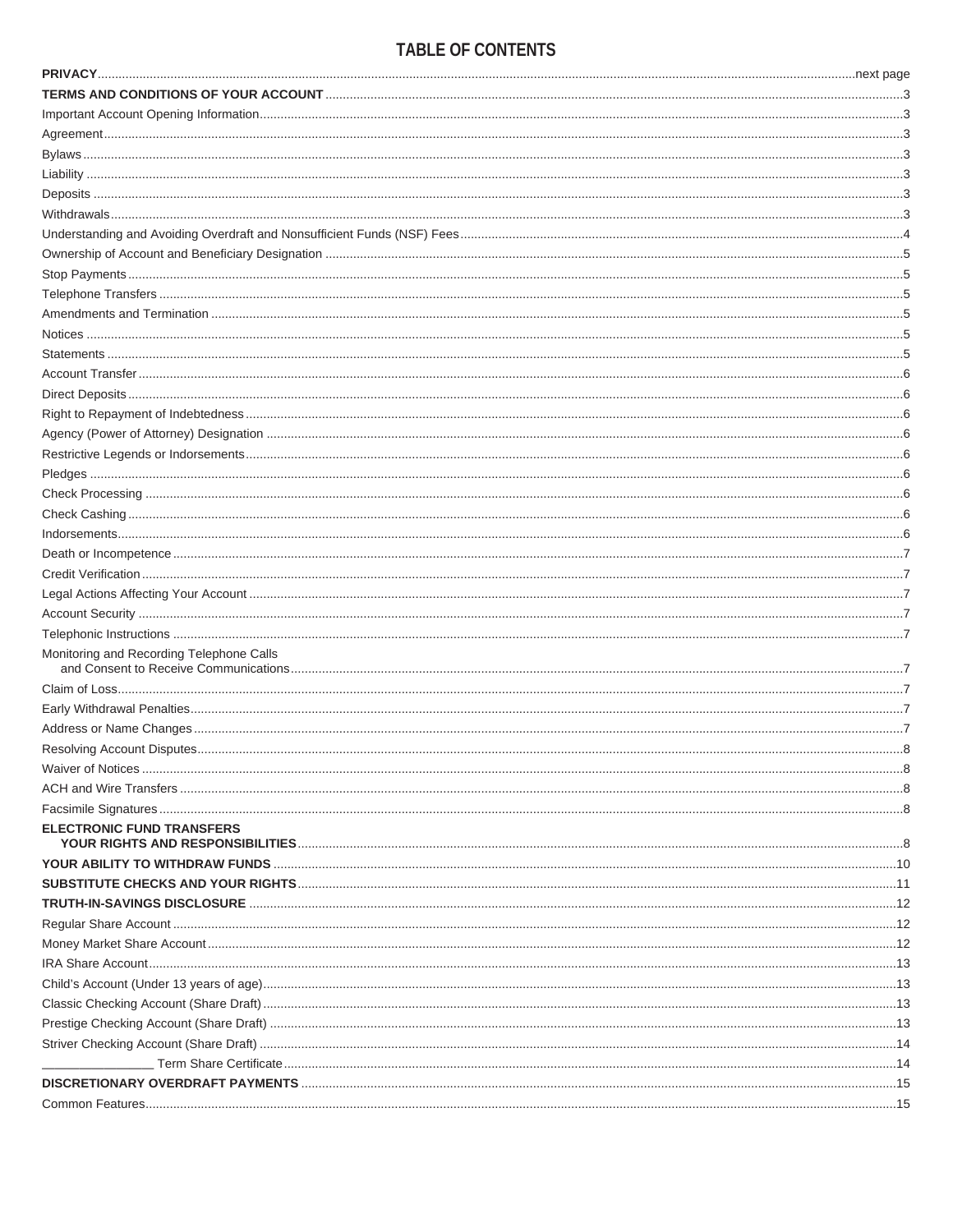| <b>FACTS</b>                                                                                                                                                                                | WHAT DOES AMERICAN SOUTHWEST CREDIT UNION DO WITH YOUR<br><b>PERSONAL INFORMATION?</b>                                                                                                                                                                                                                                                                                        |                                                              |                             |  |
|---------------------------------------------------------------------------------------------------------------------------------------------------------------------------------------------|-------------------------------------------------------------------------------------------------------------------------------------------------------------------------------------------------------------------------------------------------------------------------------------------------------------------------------------------------------------------------------|--------------------------------------------------------------|-----------------------------|--|
| Why?                                                                                                                                                                                        | Financial companies choose how they share your personal information. Federal law gives consumers<br>the right to limit some but not all sharing. Federal law also requires us to tell you how we collect,<br>share, and protect your personal information. Please read this notice carefully to understand what we<br>do.                                                     |                                                              |                             |  |
| <b>What?</b>                                                                                                                                                                                | The types of personal information we collect and share depend on the product or service you have<br>with us. This information can include:<br>• Social Security number<br>• Payment history<br>Transaction history<br>Income<br>• Account balances<br>• Credit history<br>When you are no longer a member, we continue to share your information as described in this notice. |                                                              |                             |  |
| How?                                                                                                                                                                                        | All financial companies need to share members' personal information to run their everyday business.<br>In the section below, we list the reasons financial companies can share their members' personal<br>information; the reasons American Southwest Credit Union chooses to share; and whether you can<br>limit this sharing.                                               |                                                              |                             |  |
| Reasons we can share your personal information                                                                                                                                              |                                                                                                                                                                                                                                                                                                                                                                               | <b>Does American Southwest</b><br><b>Credit Union share?</b> | Can you limit this sharing? |  |
| For our everyday business purposes -<br>such as to process your transactions, maintain your<br>account(s), respond to court orders and legal<br>investigations, or report to credit bureaus |                                                                                                                                                                                                                                                                                                                                                                               | Yes                                                          | No                          |  |
| For our marketing purposes -<br>to offer our products and services to you                                                                                                                   |                                                                                                                                                                                                                                                                                                                                                                               | N <sub>o</sub>                                               | We don't share              |  |
| For joint marketing with other financial companies                                                                                                                                          |                                                                                                                                                                                                                                                                                                                                                                               | Yes                                                          | No                          |  |
| For our affiliates' everyday business purposes -<br>information about your transactions and experiences                                                                                     |                                                                                                                                                                                                                                                                                                                                                                               | No                                                           | We don't share              |  |
| For our affiliates' everyday business purposes -<br>information about your creditworthiness                                                                                                 |                                                                                                                                                                                                                                                                                                                                                                               | N <sub>o</sub>                                               | We don't share              |  |
| N <sub>o</sub><br>For nonaffiliates to market to you                                                                                                                                        |                                                                                                                                                                                                                                                                                                                                                                               | We don't share                                               |                             |  |
| <b>Questions?</b>                                                                                                                                                                           | Call toll-free 800-752-6394 or 520-459-1860 or go to www.talktous@ascu.org                                                                                                                                                                                                                                                                                                    |                                                              |                             |  |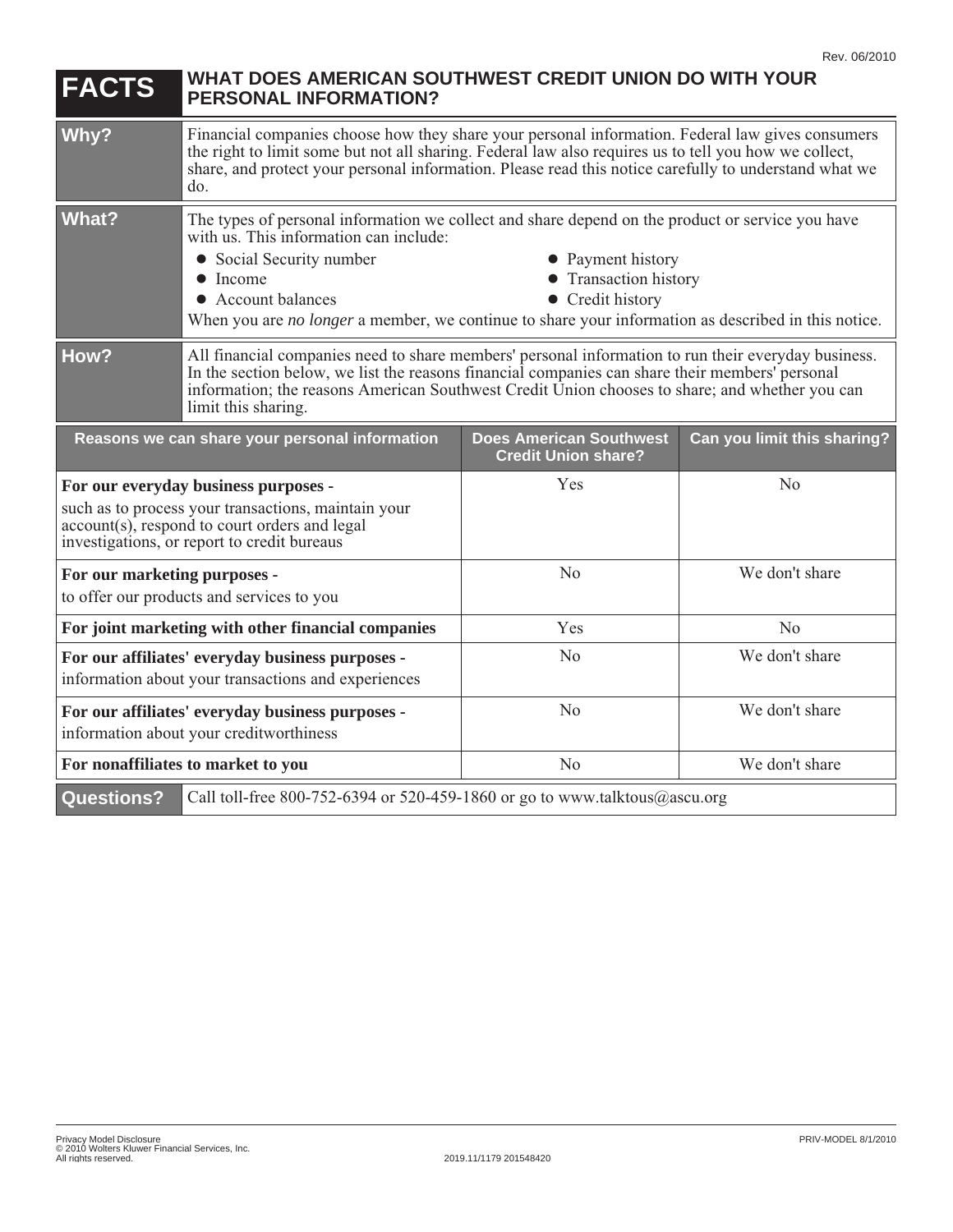| Page 2                                                                                        |                                                                                                                                                                                                                                                                                                                                                                                                                  |  |  |
|-----------------------------------------------------------------------------------------------|------------------------------------------------------------------------------------------------------------------------------------------------------------------------------------------------------------------------------------------------------------------------------------------------------------------------------------------------------------------------------------------------------------------|--|--|
| <b>What We Do</b>                                                                             |                                                                                                                                                                                                                                                                                                                                                                                                                  |  |  |
| <b>How does American Southwest</b><br><b>Credit Union protect my</b><br>personal information? | To protect your personal information from unauthorized access and use, we use<br>security measures that comply with federal law. These measures include computer<br>safeguards and secured files and buildings.<br>We also maintain other physical, electronic and procedural safeguards to protect<br>this information and we limit access to information to those employees for whom<br>access is appropriate. |  |  |
| <b>How does American Southwest</b><br><b>Credit Union collect my</b><br>personal information? | We collect your personal information, for example, when you<br>• Open an account<br>• Give us your contact information<br>Make a wire transfer<br>• Apply for a loan<br>• Make deposits or withdrawals from<br>your account<br>We also collect your personal information from others, such as credit bureaus,<br>affiliates, or other companies.                                                                 |  |  |
| Why can't I limit all sharing?                                                                | Federal law gives you the right to limit only<br>• sharing for affiliates' everyday business purposes - information about your<br>creditworthiness<br>• affiliates from using your information to market to you<br>• sharing for nonaffiliates to market to you<br>State laws and individual companies may give you additional rights to limit sharing.                                                          |  |  |
| <b>Definitions</b>                                                                            |                                                                                                                                                                                                                                                                                                                                                                                                                  |  |  |
| <b>Affiliates</b>                                                                             | Companies related by common ownership or control. They can be financial and<br>non-financial companies.<br>• American Southwest Credit Union has no affiliates.                                                                                                                                                                                                                                                  |  |  |
| <b>Nonaffiliates</b>                                                                          | Companies not related by common ownership or control. They can be financial and<br>non-financial companies.<br>• American Southwest Credit Union does not share with nonaffiliates so they can<br>market to you.                                                                                                                                                                                                 |  |  |
| <b>Joint Marketing</b>                                                                        | A formal agreement between nonaffiliated financial companies that together market<br>financial products or services to you.<br>• Our joint marketing partners include insurance companies and credit card<br>companies.                                                                                                                                                                                          |  |  |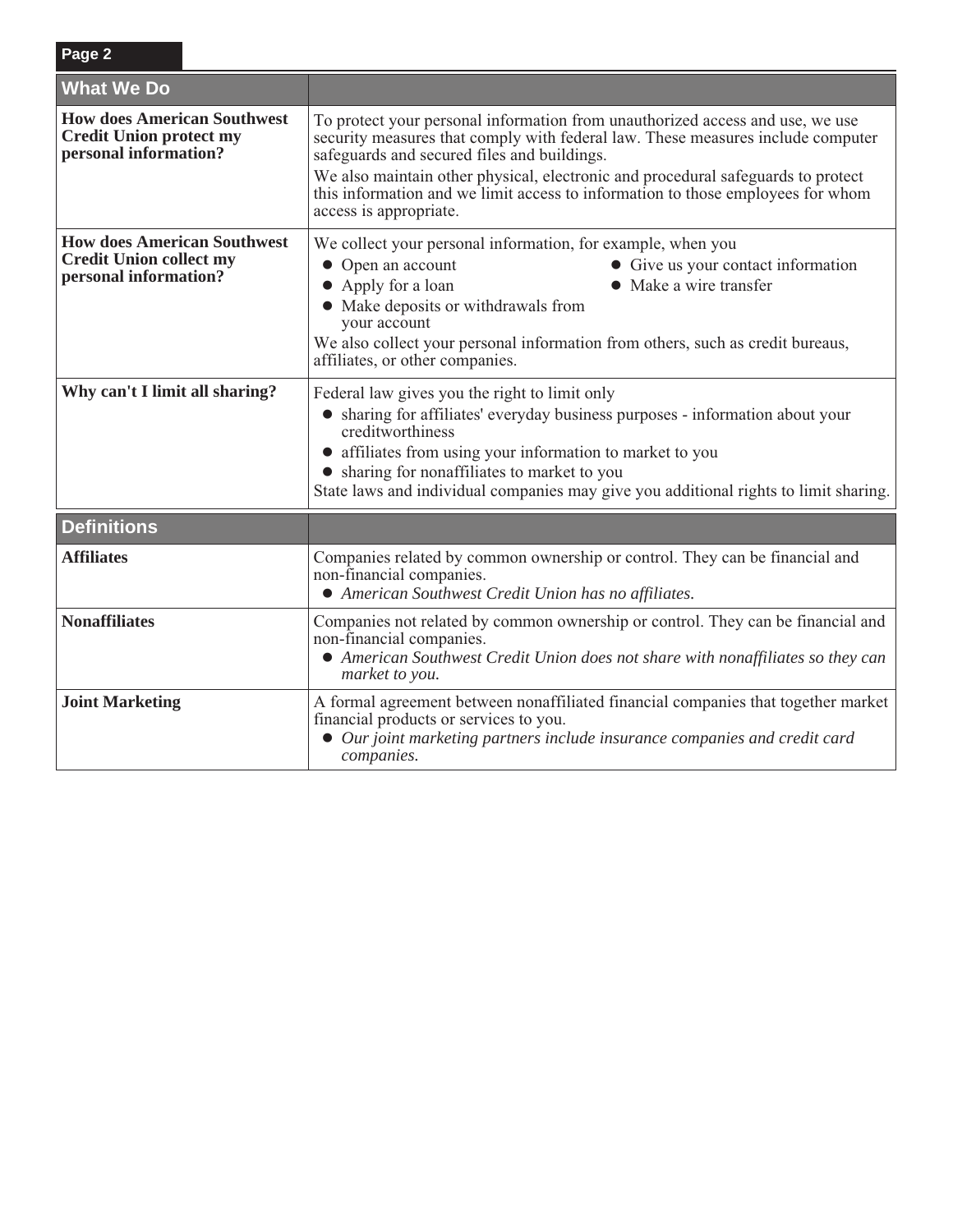# **TERMS AND CONDITIONS OF YOUR ACCOUNT**

**IMPORTANT ACCOUNT OPENING INFORMATION -** Federal law requires us to obtain sufficient information to verify your identity. You may be asked several questions and to provide one or more forms of identification to fulfill this requirement. In some instances we may use outside sources to confirm the information. The information you provide is protected by our privacy policy and federal law.

**AGREEMENT -** This document, along with any other documents we give you pertaining to your account(s), is a contract that establishes rules which control your account(s) with us. Please read this carefully and retain it for future reference. If you sign the signature card or open or continue to use the account, you agree to these rules. You will receive a separate schedule of rates, qualifying balances, and fees if they are not included in this document. If you have any questions, please call us.

This agreement is subject to applicable federal laws, the laws of the state of Arizona and other applicable rules such as the operating letters of the Federal Reserve Banks and payment processing system rules (except to the extent that this agreement can and does vary such rules or laws). The body of state and federal law that governs our relationship with you, however, is too large and complex to be reproduced here. The purpose of this document is to:

(1) summarize some laws that apply to common transactions;

(2) establish rules to cover transactions or events which the law does not regulate;

(3) establish rules for certain transactions or events which the law regulates but permits variation by agreement; and

(4) give you disclosures of some of our policies to which you may be entitled or in which you may be interested.

If any provision of this document is found to be unenforceable according to its terms, all remaining provisions will continue in full force and effect. We may permit some variations from our standard agreement, but we must agree to any variation in writing either on the signature card for your account or in some other document. Nothing in this document is intended to vary our duty to act in good faith and with ordinary care when required by law.

As used in this document the words "we," "our," and "us" mean the financial institution and the words "you" and "your" mean the account holder(s) and anyone else with the authority to deposit, withdraw, or exercise control over the funds in the account. However, this agreement does not intend, and the terms "you" and "your" should not be interpreted, to expand an individual's responsibility for an organization's liability. If this account is owned by a corporation, partnership or other organization, individual liability is determined by the laws generally applicable to that type of organization. The headings in this document are for convenience or reference only and will not govern the interpretation of the provisions. Unless it would be inconsistent to do so, words and phrases used in this document should be construed so the singular includes the plural and the plural includes the singular.

**BYLAWS -** Our bylaws, which we may amend from time to time, establish basic rules about our credit union policies and operations which affect your account and membership. You may review the bylaws by appointment only. Our right to require you to give us notice of your intention to withdraw funds from your account is described in the bylaws. Unless we have agreed otherwise, you are not entitled to receive any original item after it is paid, although you may request that we send you an item(s) or a copy of an item(s). Dividends are based on current earnings and available earnings of the credit union, after providing for required reserves.

**LIABILITY -** You agree, for yourself (and the person or entity you represent if you sign as a representative of another) to the terms of this account and the schedule of charges. You authorize us to deduct these charges, without notice to you, directly from the account balance as accrued. You will pay any additional reasonable charges for services you request which are not covered by this agreement.

Each of you also agrees to be jointly and severally (individually) liable for any account shortage resulting from charges or overdrafts, whether caused by you or another with access to this account. This liability is due immediately, and we can deduct any amounts deposited into the account and apply those amounts to the shortage. You have no right to defer payment of this liability, and you are liable regardless of whether you signed the item or benefited from the charge or overdraft.

You will be liable for our costs as well as for our reasonable attorneys' fees, to the extent permitted by law, whether incurred as a result of collection or in any other dispute involving your account. This includes, but is not limited to, disputes between you and another joint owner; you and an authorized signer or similar party; or a third party claiming an interest in your account. This also includes any action that you or a third party takes regarding the account that causes us, in good faith, to seek the advice of an attorney, whether or not we become involved in the dispute. All costs and attorneys' fees can be deducted from your account when they are incurred, without notice to you.

**DEPOSITS -** We will give only provisional credit until collection is final for any items, other than cash, we accept for deposit (including items drawn "on us"). Before settlement of any item becomes final, we act only as your agent, regardless of the form of indorsement or lack of indorsement on the item and even though we provide you provisional credit for the item. We may reverse any provisional credit for items that are lost, stolen, or returned. Unless prohibited by law, we also reserve the right to charge back to your account the amount of any item deposited to your account or cashed for you which was initially paid by the payor bank and which is later returned to us due to an allegedly forged, unauthorized or missing indorsement, claim of alteration, encoding error, counterfeit cashier's check or other problem which in our judgment justifies reversal of credit. You authorize us to attempt to collect previously returned items without giving you notice, and in attempting to collect we may permit the payor bank to hold an item beyond the midnight deadline. Actual credit for deposits of, or payable in, foreign currency will be at the exchange rate in effect on final collection in U.S. dollars. We are not responsible for transactions by mail or outside depository until we actually record them. If you deliver a deposit to us and you will not be present when the deposit is counted, you must provide us an itemized list of the deposit (deposit slip). To process the deposit, we will verify and record the deposit, and credit the deposit to the account. If there are any discrepancies between the amounts shown on the itemized list of the deposit and the amount we determine to be the actual deposit, we will notify you of the discrepancy. You will be entitled to credit only for the actual deposit as determined by us, regardless of what is stated on the itemized deposit slip. We will treat and record all transactions received after our "daily cutoff time" on a business day we are open, or received on a day we are not open for business, as if initiated on the next business day that we are open. At our option, we may take an item for collection rather than for deposit. If we accept a third-party check or draft for deposit, we may require any third-party indorsers to verify or guarantee their indorsements, or indorse in our presence.

# **WITHDRAWALS -**

Generally - Unless clearly indicated otherwise on the account records, any of you, acting alone, who signs to open the account or has authority to make withdrawals may withdraw or transfer all or any part of the account balance at any time. Each of you (until we receive written notice to the contrary) authorizes each other person who signs or has authority to make withdrawals to indorse any item payable to you or your order for deposit to this account or any other transaction with us.

Postdated checks - A postdated check is one which bears a date later than the date on which the check is written. We may properly pay and charge your account for a postdated check even though payment was made before the date of the check, unless we have received written notice of the postdating in time to have a reasonable opportunity to act. Because we process checks mechanically, your notice will not be effective and we will not be liable for failing to honor your notice unless it precisely identifies the number, date, amount and payee of the item.

**Checks and withdrawal rules -** If you do not purchase your check blanks from us, you must be certain that we approve the check blanks you purchase. We may refuse any withdrawal or transfer request which you attempt on forms not approved by us or by any method we do not specifically permit. We may refuse any withdrawal or transfer request which is greater in number than the frequency permitted, or which is for an amount greater or less than any withdrawal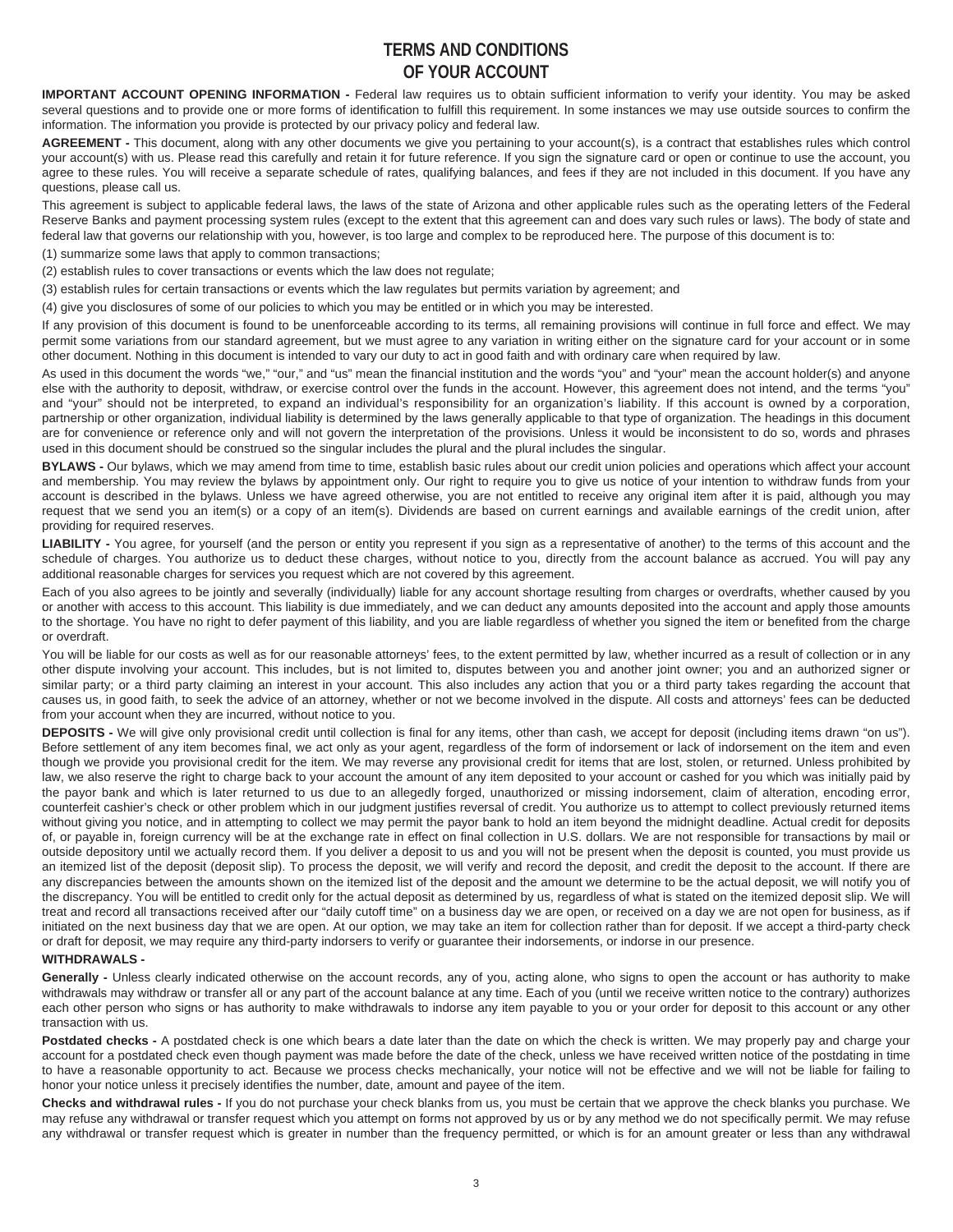limitations. We will use the date the transaction is completed by us (as opposed to the date you initiate it) to apply the frequency limitations. In addition, we may place limitations on the account until your identity is verified.

Even if we honor a nonconforming request, we are not required to do so later. If you violate the stated transaction limitations (if any), in our discretion we may close your account or reclassify it as a transaction account. If we reclassify your account, your account will be subject to the fees and earnings rules of the new account classification.

If we are presented with an item drawn against your account that would be a "substitute check," as defined by law, but for an error or defect in the item introduced in the substitute check creation process, you agree that we may pay such item.

**Cash withdrawals -** We recommend you take care when making large cash withdrawals because carrying large amounts of cash may pose a danger to your personal safety. As an alternative to making a large cash withdrawal, you may want to consider a cashier's check or similar instrument. You assume full responsibility of any loss in the event the cash you withdraw is lost, stolen, or destroyed. You agree to hold us harmless from any loss you incur as a result of your decision to withdraw funds in the form of cash.

**Multiple signatures, electronic check conversion, and similar transactions -** An electronic check conversion transaction is a transaction where a check or similar item is converted into an electronic fund transfer as defined in the Electronic Fund Transfers regulation. In these types of transactions the check or similar item is either removed from circulation (truncated) or given back to you. As a result, we have no opportunity to review the signatures or otherwise examine the original check or item. You agree that, as to these or any items as to which we have no opportunity to examine the signatures, you waive any requirement of multiple signatures.

## **UNDERSTANDING AND AVOIDING OVERDRAFT AND NONSUFFICIENT FUNDS (NSF) FEES -**

**Generally -** The information in this section is being provided to help you understand what happens if your account is overdrawn. Understanding the concepts of overdrafts and nonsufficient funds (NSF) is important and can help you avoid being assessed fees or charges. This section also provides contractual terms relating to overdrafts and NSF transactions.

An overdrawn account will typically result in you being charged an overdraft fee or an NSF fee. Generally, an overdraft occurs when there is not enough money in your account to pay for a transaction, but we pay (or cover) the transaction anyway. An NSF transaction is slightly different. In an NSF transaction, we do not cover the transaction. Instead, the transaction is rejected and the item or requested payment is returned. In either situation, we can charge you a fee.

**Determining your available balance -** We use the "available balance" method to determine whether your account is overdrawn, that is, whether there is enough money in your account to pay for a transaction. Importantly, your "available" balance may not be the same as your account's "actual" balance. This means an overdraft or an NSF transaction could occur regardless of your account's actual balance.

Your account's actual balance (sometimes called the ledger balance) only includes transactions that have settled up to that point in time, that is, transactions (deposits and payments) that have posted to your account. The actual balance does not include outstanding transactions (such as checks that have not yet cleared and electronic transactions that have been authorized but which are still pending). The balance on your periodic statement is the ledger balance for your account as of the statement date.

As the name implies, your available balance is calculated based on the money "available" in your account to make payments. In other words, the available balance takes transactions that have been authorized, but not yet settled, and subtracts them from the actual balance. In addition, when calculating your available balance, any "holds" placed on deposits that have not yet cleared are also subtracted from the actual balance. For more information on how holds placed on funds in your account can impact your available balance, read the subsection titled "A temporary debit authorization hold affects your account balance."

**Overdrafts -** You understand that we may, at our discretion, honor withdrawal requests that overdraw your account. However, the fact that we may honor withdrawal requests that overdraw the account balance does not obligate us to do so later. So you can NOT rely on us to pay overdrafts on your account regardless of how frequently or under what circumstances we have paid overdrafts on your account in the past. We can change our practice of paying, or not paying, discretionary overdrafts on your account without notice to you. You can ask us if we have other account services that might be available to you where we commit to paying overdrafts under certain circumstances, such as an overdraft protection line-of-credit or a plan to sweep funds from another account you have with us. You agree that we may charge fees for overdrafts. For consumer accounts, we will not charge fees for overdrafts caused by ATM withdrawals or one-time debit card transactions if you have not opted-in to that service. We may use subsequent deposits, including direct deposits of social security or other government benefits, to cover such overdrafts and overdraft fees.

**Nonsufficient funds (NSF) fees -** If an item drafted by you (such as a check) or a transaction you set up (such as a preauthorized transfer) is presented for payment in an amount that is more than the amount of money available in your account, and we decide not to pay the item or transaction, you agree that we can charge you an NSF fee for returning the payment. Be aware that such an item or payment may be presented multiple times and that we do not monitor or control the number of times a transaction is presented for payment. You agree that we may charge you an NSF fee each time a payment is presented if the amount of money available in your account is not sufficient to cover the payment, regardless of the number of times the payment is presented.

Balance information - Keeping track of your balance is important. You can review your balance in a number of ways including reviewing your periodic statement, reviewing your balance online, accessing your account information by phone, or coming into one of our branches.

**A temporary debit authorization hold affects your account balance -** On debit card purchases, merchants may request a temporary hold on your account for a specified sum of money when the merchant does not know the exact amount of the purchase at the time the card is authorized. The amount of the temporary hold may be more than the actual amount of your purchase. Some common transactions where this occurs involve purchases of gasoline, hotel rooms, or meals at restaurants. When this happens, our processing system cannot determine that the amount of the hold exceeds the actual amount of your purchase. This temporary hold, and the amount charged to your account, will eventually be adjusted to the actual amount of your purchase, but it could be three calendar days, or even longer in some cases, before the adjustment is made. Until the adjustment is made, the amount of funds in your account available for other transactions will be reduced by the amount of the temporary hold. If another transaction is presented for payment in an amount greater than the funds left after the deduction of the temporary hold amount, you will be charged an NSF or overdraft fee according to our NSF or overdraft fee policy. You will be charged the fee even if you would have had sufficient funds in your account if the amount of the hold had been equal to the amount of your purchase.

Payment order of items - The law permits us to pay items (such as checks or drafts) drawn on your account in any order. To assist you in handling your account with us, we are providing you with the following information regarding how we process the items that you write. When processing items drawn on your account, our policy is to pay them in the order that they are received. The order in which items are paid is important if there is not enough money in your account to pay all of the items that are presented. There is no policy that is favorable in every instance. If the smallest items are paid first, you may have fewer NSF or overdraft fees, but the largest, and perhaps more important items (such as rent or mortgage payments) might not be paid. If an item is presented without sufficient funds in your account to pay it, we may, at our discretion, pay the item (creating an overdraft) or return the item (NSF). The amounts of the overdraft and NSF fees are disclosed elsewhere. By paying items in the order that we receive them, we think our policy attains a reasonable balance between minimizing additional cost to you and paying your more important items. We encourage you to make careful records and practice good account management. This will help you to avoid writing checks or drafts without sufficient funds and incurring the resulting fees.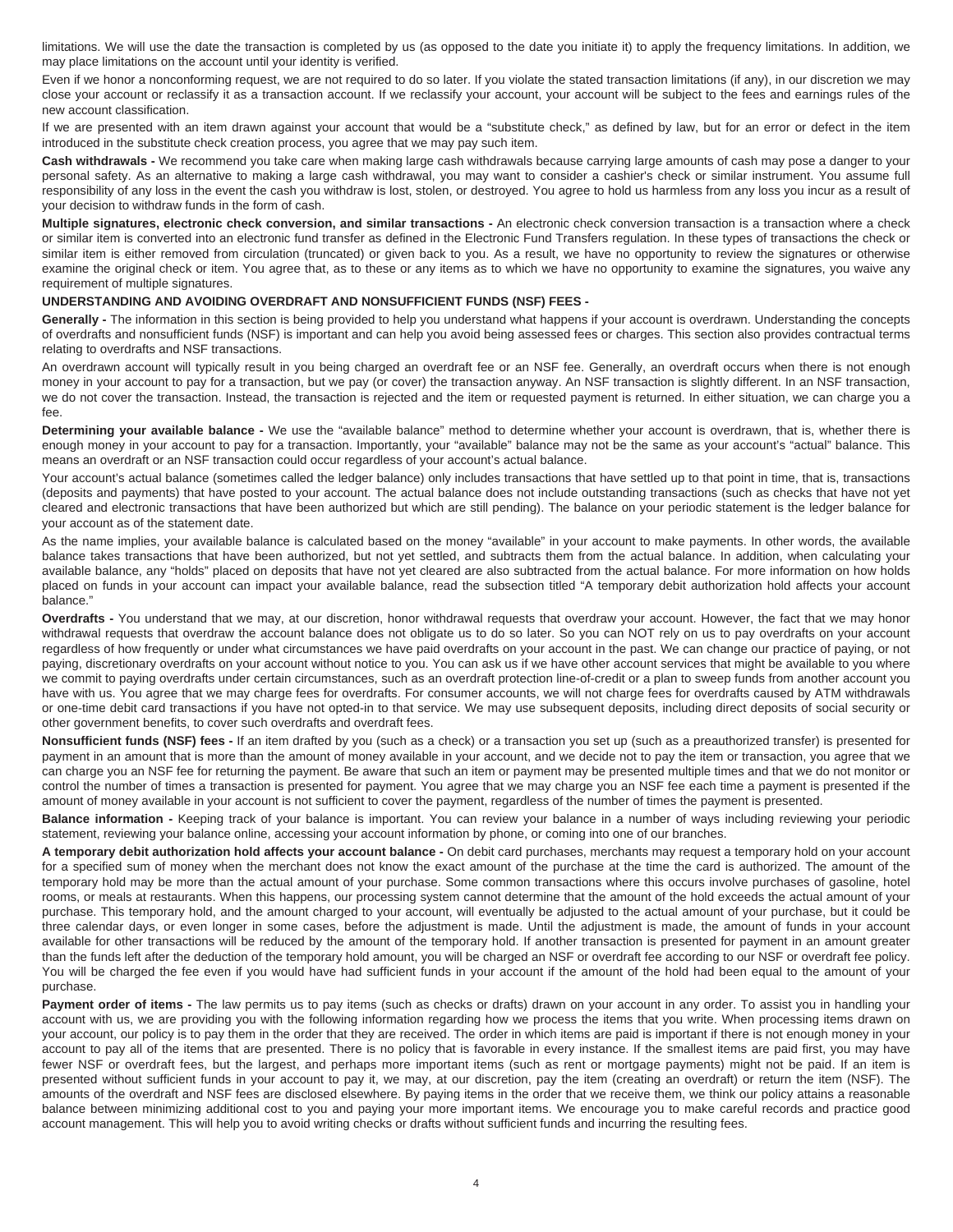**OWNERSHIP OF ACCOUNT AND BENEFICIARY DESIGNATION -** These rules apply to this account depending on the form of ownership and beneficiary designation, if any, specified on the account records. We reserve the right to refuse some forms of ownership on any or all of our accounts. We make no representations as to the appropriateness or effect of the ownership and beneficiary designations, except as they determine to whom we pay the account funds.

**Single-Party Account -** Such an account is owned by one party.

**Multiple-Party Account -** Parties own account in proportion to net contributions unless there is clear and convincing evidence of a different intent.

**RIGHTS AT DEATH - Single-Party Account -** At the death of a party, ownership passes as part of the party's estate.

**Multiple-Party Account With Right of Survivorship -** At death of party, ownership passes to surviving parties. If two or more parties survive and one is the surviving spouse of the deceased party, the amount to which the deceased party, immediately before death, was beneficially entitled by law belongs to the surviving spouse. If two or more parties survive and none is the spouse of the decedent, the amount to which the deceased party, immediately before death, was beneficially entitled by law belongs to the surviving parties in equal shares, and augments the proportion to which each surviving party, immediately before the deceased party's death, was beneficially entitled under law, and the right of survivorship continues between the surviving parties.

**Multiple-Party Account Without Right of Survivorship -** At death of party, deceased party's ownership passes as part of deceased party's estate.

**Single-Party Account With Pay-on-Death Designation -** At death of the party, ownership passes to the designated pay-on-death beneficiaries and is not part of the party's estate.

**Multiple-Party Account With Right of Survivorship and Pay-on-Death Designation -** At death of last surviving party, ownership passes to the designated pay-on-death beneficiaries and is not part of the last surviving party's estate.

**STOP PAYMENTS** - Unless otherwise provided, the rules in this section cover stopping payment of items such as checks and drafts. Rules for stopping payment of other types of transfers of funds, such as consumer electronic fund transfers, may be established by law or our policy. If we have not disclosed these rules to you elsewhere, you may ask us about those rules.

We may accept an order to stop payment on any item from any one of you. You must make any stop-payment order in the manner required by law and we must receive it in time to give us a reasonable opportunity to act on it before our stop-payment cutoff time. Because stop-payment orders are handled by computers, to be effective, your stop-payment order must precisely identify the number, date, and amount of the item, and the payee. You may stop payment on any item drawn on your account whether you sign the item or not. Generally, if your stop-payment order is given to us in writing it is effective for six months. Your order will lapse after that time if you do not renew the order in writing before the end of the six-month period. If the original stop-payment order was oral your stop-payment order will lapse after 14 calendar days if you do not confirm your order in writing within that time period. We are not obligated to notify you when a stop-payment order expires.

If you stop payment on an item and we incur any damages or expenses because of the stop payment, you agree to indemnify us for those damages or expenses, including attorneys' fees. You assign to us all rights against the payee or any other holder of the item. You agree to cooperate with us in any legal actions that we may take against such persons. You should be aware that anyone holding the item may be entitled to enforce payment against you despite the stop-payment order.

Our stop-payment cutoff time is one hour after the opening of the next banking day after the banking day on which we receive the item. Additional limitations on our obligation to stop payment are provided by law (e.g., we paid the item in cash or we certified the item).

**TELEPHONE TRANSFERS -** A telephone transfer of funds from this account to another account with us, if otherwise arranged for or permitted, may be made by the same persons and under the same conditions generally applicable to withdrawals made in writing. Limitations on the number of telephonic transfers from a savings account are described elsewhere.

**AMENDMENTS AND TERMINATION -** We may change our bylaws and any term of this agreement. Rules governing changes in rates are provided separately in the Truth-in-Savings disclosure or in another document. For other changes we will give you reasonable notice in writing or by any other method permitted by law. We may close this account if your membership in the credit union terminates, or by giving reasonable notice to you and tender of the account balance personally or by mail. Items presented for payment after the account is closed may be dishonored. When you close your account, you are responsible for leaving enough money in the account to cover any outstanding items and charges to be paid from the account. Only a joint tenant that is a member can close an account. Reasonable notice depends on the circumstances, and in some cases such as when we cannot verify your identity or we suspect fraud, it might be reasonable for us to give you notice after the change or account closure becomes effective. For instance, if we suspect fraudulent activity with respect to your account, we might immediately freeze or close your account and then give you notice. At our option, we may suspend your rights to member services if you violate the terms of this agreement. If we have notified you of a change in any term of your account and you continue to have your account after the effective date of the change, you have agreed to the new term(s).

**NOTICES -** Any written notice you give us is effective when we actually receive it, and it must be given to us according to the specific delivery instructions provided elsewhere, if any. We must receive it in time to have a reasonable opportunity to act on it. If the notice is regarding a check or other item, you must give us sufficient information to be able to identify the check or item, including the precise check or item number, amount, date and payee. Written notice we give you is effective when it is deposited in the United States Mail with proper postage and addressed to your mailing address we have on file. Notice to any of you is notice to all of you.

**STATEMENTS - Your duty to report unauthorized signatures, alterations and forgeries - You must examine your statement of account with "reasonable** promptness." If you discover (or reasonably should have discovered) any unauthorized signatures or alterations, you must promptly notify us of the relevant facts. As between you and us, if you fail to do either of these duties, you will have to either share the loss with us, or bear the loss entirely yourself (depending on whether we used ordinary care and, if not, whether we substantially contributed to the loss). The loss could be not only with respect to items on the statement but other items with unauthorized signatures or alterations by the same wrongdoer.

You agree that the time you have to examine your statement and report to us will depend on the circumstances, but will not, in any circumstance, exceed a total of 30 days from when the statement is first sent or made available to you.

You further agree that if you fail to report any unauthorized signatures, alterations or forgeries in your account within 60 days of when we first send or make the statement available, you cannot assert a claim against us on any items in that statement, and as between you and us the loss will be entirely yours. This 60-day limitation is without regard to whether we used ordinary care. The limitation in this paragraph is in addition to that contained in the first paragraph of this section.

Your duty to report other errors or problems - In addition to your duty to review your statements for unauthorized signatures, alterations and forgeries, you agree to examine your statement with reasonable promptness for any other error or problem - such as an encoding error or an unexpected deposit amount. Also, if you receive or we make available either your items or images of your items, you must examine them for any unauthorized or missing indorsements or any other problems. You agree that the time you have to examine your statement and items and report to us will depend on the circumstances. However, this time period shall not exceed 60 days. Failure to examine your statement and items and report any errors to us within 60 days of when we first send or make the statement available precludes you from asserting a claim against us for any errors on items identified in that statement and as between you and us the loss will be entirely yours.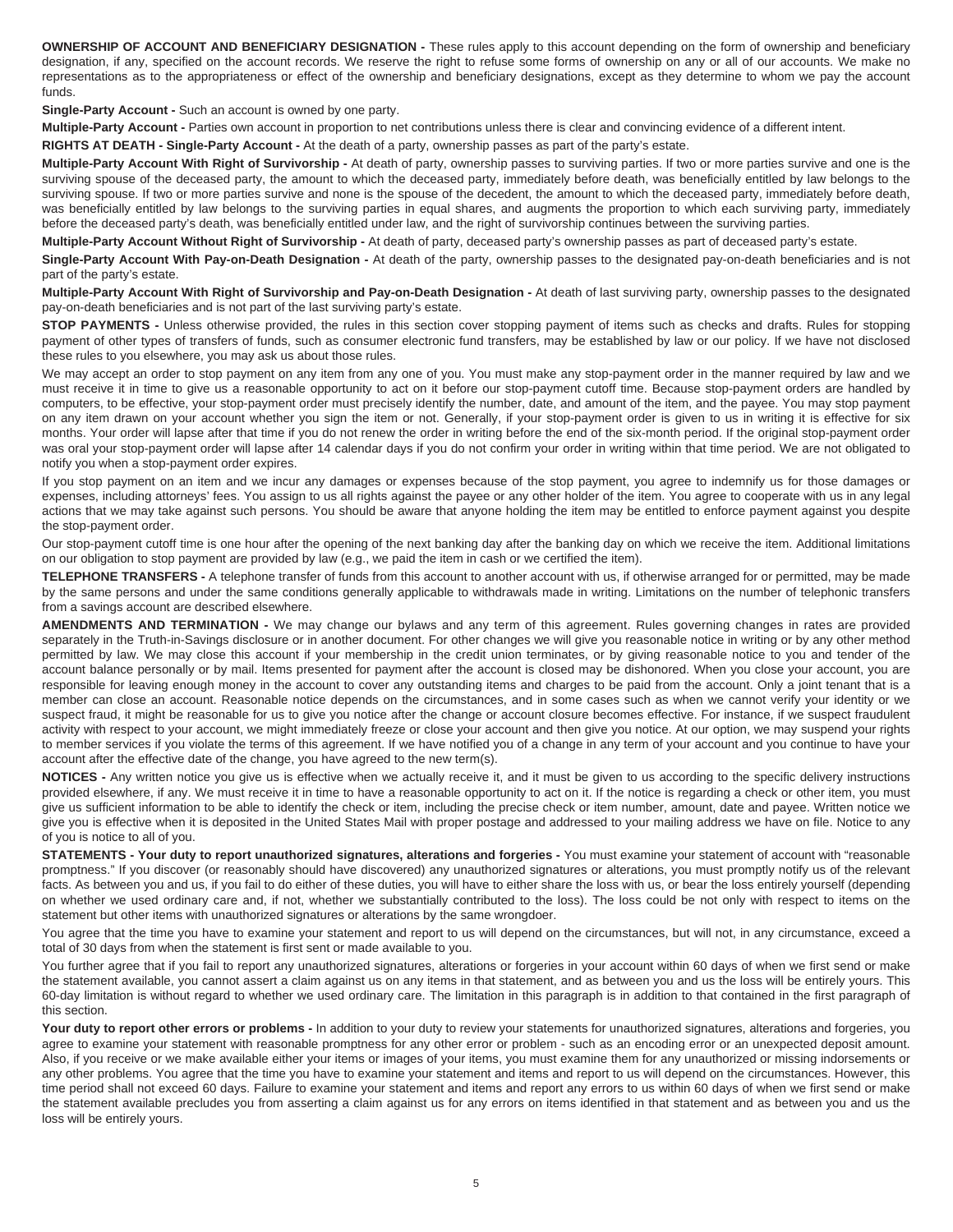**Errors relating to electronic fund transfers or substitute checks -** For information on errors relating to electronic fund transfers (e.g., on-line, mobile, debit card or ATM transactions) refer to your Electronic Fund Transfers disclosure and the sections on consumer liability and error resolution. For information on errors relating to a substitute check you received, refer to your disclosure entitled Substitute Checks and Your Rights.

**Duty to notify if statement not received -** You agree to immediately notify us if you do not receive your statement by the date you normally expect to receive it. Not receiving your statement in a timely manner is a sign that there may be an issue with your account, such as possible fraud or identity theft. **ACCOUNT TRANSFER -** This account may not be transferred or assigned without our prior written consent.

**DIRECT DEPOSITS -** If we are required for any reason to reimburse the federal government for all or any portion of a benefit payment that was directly deposited into your account, you authorize us to deduct the amount of our liability to the federal government from the account or from any other account you have with us, without prior notice and at any time, except as prohibited by law. We may also use any other legal remedy to recover the amount of our liability.

**RIGHT TO REPAYMENT OF INDEBTEDNESS -** You each agree that we may (without prior notice and when permitted by law) charge against and deduct from this account any due and payable debt any of you owe us now or in the future. If this account is owned by one or more of you as individuals, we may set off any funds in the account against a due and payable debt a partnership owes us now or in the future, to the extent of your liability as a partner for the partnership debt. If your debt arises from a promissory note, then the amount of the due and payable debt will be the full amount we have demanded, as entitled under the terms of the note, and this amount may include any portion of the balance for which we have properly accelerated the due date.

In addition to these contract rights, we may also have rights under a "statutory lien." A "lien" on property is a creditor's right to obtain ownership of the property in the event a debtor defaults on a debt. A "statutory lien" is one created by federal or state statute. If federal or state law provides us with a statutory lien, then we are authorized to apply, without prior notice, your shares and dividends to any debt you owe us, in accord with the statutory lien.

Neither our contract rights nor rights under a statutory lien apply to this account if prohibited by law. For example, neither our contract rights nor rights under a statutory lien apply to this account if: (a) it is an Individual Retirement Account or similar tax-deferred account, or (b) the debt is created by a consumer credit transaction under a credit card plan (but this does not affect our rights under any consensual security interest), or (c) the debtor's right of withdrawal arises only in a representative capacity. We will not be liable for the dishonor of any check or draft when the dishonor occurs because we charge and deduct an amount you owe us from your account. You agree to hold us harmless from any claim arising as a result of our exercise of our right to repayment.

**AGENCY (Power of Attorney) DESIGNATION (Single-Party Accounts only) -** A single individual is the owner. The agent is merely designated to conduct transactions on the owner's behalf. The owner does not give up any rights to act on the account, and the agent may not in any manner affect the rights of the owner or beneficiaries, if any, other than by withdrawing funds from the account. The owner is responsible for any transactions of the agent. We undertake no obligation to monitor transactions to determine that they are on the owner's behalf.

The owner may terminate the agency at any time, and the agency is automatically terminated by the death of the owner. However, we may continue to honor the transactions of the agent until: (a) we have received written notice or have actual knowledge of the termination of the agency, and (b) we have a reasonable opportunity to act on that notice or knowledge. We may refuse to accept the designation of an agent..

**RESTRICTIVE LEGENDS OR INDORSEMENTS -** The automated processing of the large volume of checks we receive prevents us from inspecting or looking for restrictive legends, restrictive indorsements or other special instructions on every check. For this reason, we are not required to honor any restrictive legend or indorsement or other special instruction placed on checks you write unless we have agreed in writing to the restriction or instruction. Unless we have agreed in writing, we are not responsible for any losses, claims, damages, or expenses that result from your placement of these restrictions or instructions on your checks. Examples of restrictive legends placed on checks are "must be presented within 90 days" or "not valid for more than \$1,000.00." The payee's signature accompanied by the words "for deposit only" is an example of a restrictive indorsement.

**PLEDGES -** Each owner of this account may pledge all or any part of the funds in it for any purpose to which we agree. Any pledge of this account must first be satisfied before the rights of any surviving account owner or account beneficiary become effective.

**CHECK PROCESSING -** We process items mechanically by relying solely on the information encoded in magnetic ink along the bottom of the items. This means that we do not individually examine all of your items to determine if the item is properly completed, signed and indorsed or to determine if it contains any information other than what is encoded in magnetic ink. You agree that we have exercised ordinary care if our automated processing is consistent with general banking practice, even though we do not inspect each item. Because we do not inspect each item, if you write a check to multiple payees, we can properly pay the check regardless of the number of indorsements unless you notify us in writing that the check requires multiple indorsements. We must receive the notice in time for us to have a reasonable opportunity to act on it, and you must tell us the precise date of the check, amount, check number and payee. We are not responsible for any unauthorized signature or alteration that would not be identified by a reasonable inspection of the item. Using an automated process helps us keep costs down for you and all account holders.

**CHECK CASHING -** We may charge a fee for anyone that does not have an account with us who is cashing a check, draft or other instrument written on your account. We may also require reasonable identification to cash such a check, draft or other instrument. We can decide what identification is reasonable under the circumstances and such identification may be documentary or physical and may include collecting a thumbprint or fingerprint.

**INDORSEMENTS -** We may accept for deposit any item payable to you or your order, even if they are not indorsed by you. We may give cash back to any one of you. We may supply any missing indorsement(s) for any item we accept for deposit or collection, and you warrant that all indorsements are genuine.

To ensure that your check or share draft is processed without delay, you must indorse it (sign it on the back) in a specific area. Your entire indorsement (whether a signature or a stamp) along with any other indorsement information (e.g. additional indorsements, ID information, driver's license number, etc.) must fall within 11 /2" of the "trailing edge" of a check. Indorsements must be made in blue or black ink, so that they are readable by automated check processing equipment.

As you look at the front of a check, the "trailing edge" is the left edge. When you flip the check over, be sure to keep all indorsement information within 1½" of that edge.

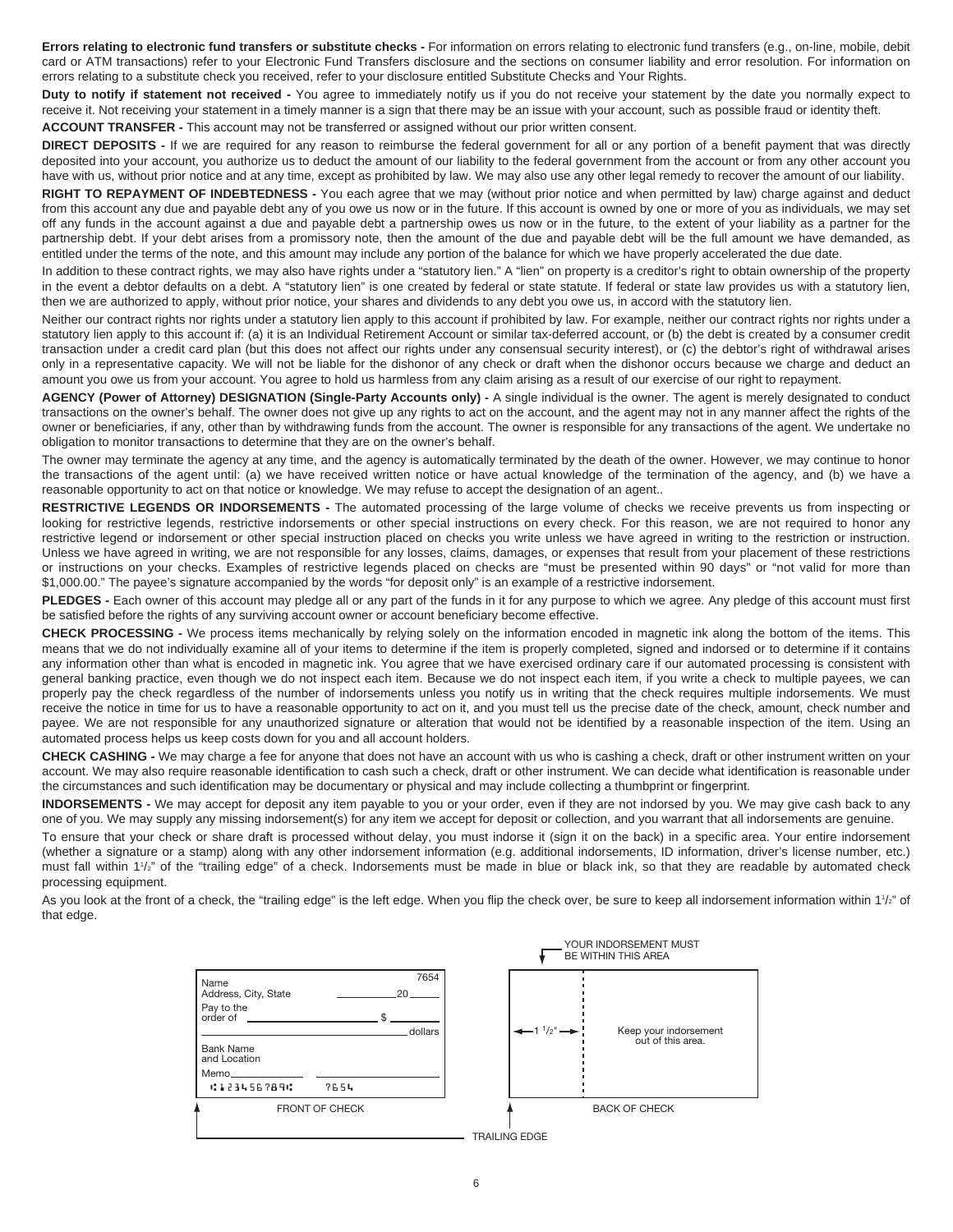It is important that you confine the indorsement information to this area since the remaining blank space will be used by others in the processing of the check to place additional needed indorsements and information. You agree that you will indemnify, defend, and hold us harmless for any loss, liability, damage or expense that occurs because your indorsement, another indorsement or information you have printed on the back of the check obscures our indorsement. These indorsement guidelines apply to both personal and business checks.

**DEATH OR INCOMPETENCE -** You agree to notify us promptly if any person with a right to withdraw funds from your account(s) dies or is adjudicated (determined by the appropriate official) incompetent. We may continue to honor your checks, items, and instructions until: (a) we know of your death or adjudication of incompetence, and (b) we have had a reasonable opportunity to act on that knowledge. You agree that we may pay or certify checks drawn on or before the date of death or adjudication of incompetence for up to ten (10) days after your death or adjudication of incompetence unless ordered to stop payment by someone claiming an interest in the account.

**CREDIT VERIFICATION -** You agree that we may verify credit and employment history by any necessary means, including preparation of a credit report by a credit reporting agency.

LEGAL ACTIONS AFFECTING YOUR ACCOUNT - If we are served with a subpoena, restraining order, writ of attachment or execution, levy, garnishment, search warrant, or similar order relating to your account (termed "legal action" in this section), we will comply with that legal action. Or, in our discretion, we may freeze the assets in the account and not allow any payments out of the account until a final court determination regarding the legal action. We may do these things even if the legal action involves less than all of you. In these cases, we will not have any liability to you if there are insufficient funds to pay your items because we have withdrawn funds from your account or in any way restricted access to your funds in accordance with the legal action. Any fees or expenses we incur in responding to any legal action (including, without limitation, attorneys' fees and our internal expenses) may be charged against your account. The list of fees applicable to your account(s) provided elsewhere may specify additional fees that we may charge for certain legal actions.

# **ACCOUNT SECURITY -**

**Duty to protect account information and methods of access -** It is your responsibility to protect the account numbers and electronic access devices (e.g., an ATM card) we provide you for your account(s). Do not discuss, compare, or share information about your account number(s) with anyone unless you are willing to give them full use of your money. An account number can be used by thieves to issue an electronic debit or to encode your number on a false demand draft which looks like and functions like an authorized check. If you furnish your access device and grant actual authority to make transfers to another person (a family member or coworker, for example) who then exceeds that authority, you are liable for the transfers unless we have been notified that transfers by that person are no longer authorized.

Your account number can also be used to electronically remove money from your account, and payment can be made from your account even though you did not contact us directly and order the payment.

You must also take precaution in safeguarding your blank checks. Notify us at once if you believe your checks have been lost or stolen. As between you and us, if you are negligent in safeguarding your checks, you must bear the loss entirely yourself or share the loss with us (we may have to share some of the loss if we failed to use ordinary care and if we substantially contributed to the loss).

Positive pay and other fraud prevention services - Except for consumer electronic fund transfers subject to Regulation E, you agree that if we offer you services appropriate for your account to help identify and limit fraud or other unauthorized transactions against your account, and you reject those services, you will be responsible for any fraudulent or unauthorized transactions which could have been prevented by the services we offered. You will not be responsible for such transactions if we acted in bad faith or to the extent our negligence contributed to the loss. Such services include positive pay or commercially reasonable security procedures. If we offered you a commercially reasonable security procedure which you reject, you agree that you are responsible for any payment order, whether authorized or not, that we accept in compliance with an alternative security procedure that you have selected. The positive pay service can help detect and prevent check fraud and is appropriate for account holders that issue: a high volume of checks, a lot of checks to the general public, or checks for large dollar amounts.

**TELEPHONIC INSTRUCTIONS -** Unless required by law or we have agreed otherwise in writing, we are not required to act upon instructions you give us via facsimile transmission or leave by voice mail or on a telephone answering machine.

**MONITORING AND RECORDING TELEPHONE CALLS AND CONSENT TO RECEIVE COMMUNICATIONS - Subject to federal and state law, we may** monitor or record phone calls for security reasons, to maintain a record and to ensure that you receive courteous and efficient service. You consent in advance to any such recording.

To provide you with the best possible service in our ongoing business relationship for your account we may need to contact you about your account from time to time by telephone, text messaging or email. However, we first obtain your consent to contact you about your account in compliance with applicable consumer protection provisions in the federal Telephone Consumer Protection Act of 1991 (TCPA), CAN-SPAM Act and their related federal regulations and orders issued by the Federal Communications Commission (FCC).

- Your consent is limited to your account, and as authorized by applicable law and regulations.
- Your consent is voluntary and not conditioned on the purchase of any product or service from us.

With the above understandings, you authorize us to contact you regarding your account throughout its existence using any telephone numbers or email addresses that you have previously provided to us by virtue of an existing business relationship or that you may subsequently provide to us.

This consent is regardless of whether the number we use to contact you is assigned to a landline, a paging service, a cellular wireless service, a specialized mobile radio service, other radio common carrier service or any other service for which you may be charged for the call. You further authorize us to contact you through the use of voice, voice mail and text messaging, including the use of pre-recorded or artificial voice messages and an automated dialing device.

If necessary, you may change or remove any of the telephone numbers or email addresses at any time using any reasonable means to notify us.

**CLAIM OF LOSS -** If you claim a credit or refund because of a forgery, alteration, or any other unauthorized withdrawal, you agree to cooperate with us in the investigation of the loss, including giving us an affidavit containing whatever reasonable information we require concerning your account, the transaction, and the circumstances surrounding the loss. You will notify law enforcement authorities of any criminal act related to the claim of lost, missing, or stolen checks or unauthorized withdrawals. We will have a reasonable period of time to investigate the facts and circumstances surrounding any claim of loss. Unless we have acted in bad faith, we will not be liable for special or consequential damages, including loss of profits or opportunity, or for attorneys' fees incurred by you.

You agree that you will not waive any rights you have to recover your loss against anyone who is obligated to repay, insure, or otherwise reimburse you for your loss. You will pursue your rights or, at our option, assign them to us so that we may pursue them. Our liability will be reduced by the amount you recover or are entitled to recover from these other sources.

**EARLY WITHDRAWAL PENALTIES (and involuntary withdrawals) -** We may impose early withdrawal penalties on a withdrawal from a time or term share account even if you don't initiate the withdrawal. For instance, the early withdrawal penalty may be imposed if the withdrawal is caused by the enforcement of our right to repayment of indebtedness against funds in the account or as a result of an attachment or other legal process. We may close your account and impose the early withdrawal penalty on the entire account balance in the event of a partial early withdrawal. See your notice of penalty for early withdrawals for additional information.

**ADDRESS OR NAME CHANGES -** You are responsible for notifying us of any change in your address or your name. Unless we agree otherwise, change of address or name must be made in writing by at least one of the account holders. Informing us of your address or name change on a check reorder form is not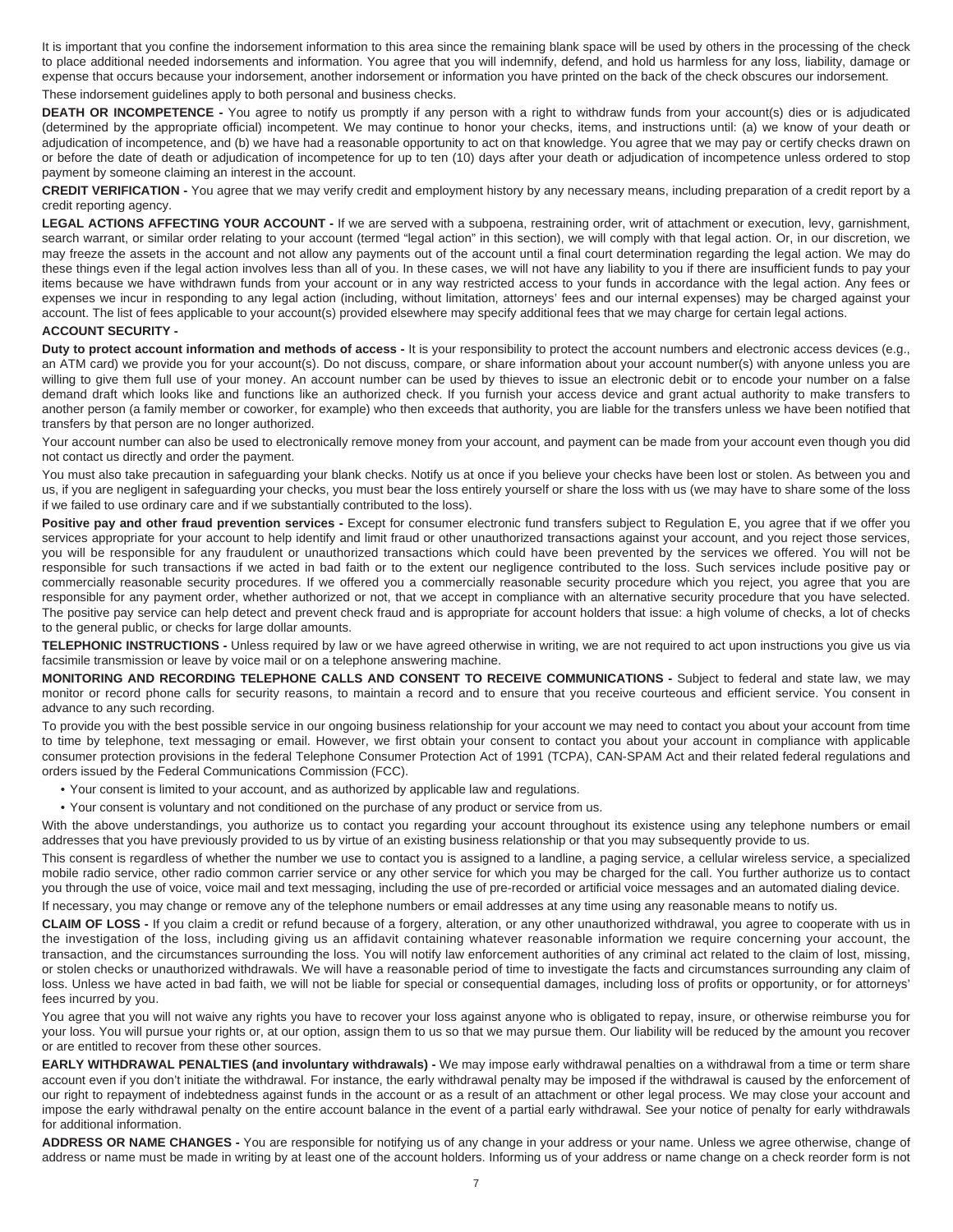sufficient. We will attempt to communicate with you only by use of the most recent address you have provided to us. If provided elsewhere, we may impose a service fee if we attempt to locate you.

**RESOLVING ACCOUNT DISPUTES** - We may place an administrative hold on the funds in your account (refuse payment or withdrawal of the funds) if it becomes subject to a claim adverse to (1) your own interest; (2) others claiming an interest as survivors or beneficiaries of your account; or (3) a claim arising by operation of law. The hold may be placed for such period of time as we believe reasonably necessary to allow a legal proceeding to determine the merits of the claim or until we receive evidence satisfactory to us that the dispute has been resolved. We will not be liable for any items that are dishonored as a consequence of placing a hold on funds in your account for these reasons.

**WAIVER OF NOTICES -** To the extent permitted by law, you waive any notice of non-payment, dishonor or protest regarding any items credited to or charged against your account. For example, if you deposit an item and it is returned unpaid or we receive a notice of nonpayment, we do not have to notify you unless required by federal Regulation CC or other law.

**ACH AND WIRE TRANSFERS -** This agreement is subject to Article 4A of the Uniform Commercial Code - Fund Transfers as adopted in the state in which you have your account with us. If you originate a fund transfer and you identify by name and number a beneficiary financial institution, an intermediary financial institution or a beneficiary, we and every receiving or beneficiary financial institution may rely on the identifying number to make payment. We may rely on the number even if it identifies a financial institution, person or account other than the one named. You agree to be bound by automated clearing house association rules. These rules provide, among other things, that payments made to you, or originated by you, are provisional until final settlement is made through a Federal Reserve Bank or payment is otherwise made as provided in Article 4A-403(a) of the Uniform Commercial Code. If we do not receive such payment, we are entitled to a refund from you in the amount credited to your account and the party originating such payment will not be considered to have paid the amount so credited. Credit entries may be made by ACH. If we receive a payment order to credit an account you have with us by wire or ACH, we are not required to give you any notice of the payment order or credit.

FACSIMILE SIGNATURES - Unless you make advance arrangements with us, we have no obligation to honor facsimile signatures on your checks or other orders. If we do agree to honor items containing facsimile signatures, you authorize us, at any time, to charge you for all checks, drafts, or other orders, for the payment of money, that are drawn on us. You give us this authority regardless of by whom or by what means the facsimile signature(s) may have been affixed so long as they resemble the facsimile signature specimen filed with us, and contain the required number of signatures for this purpose. You must notify us at once if you suspect that your facsimile signature is being or has been misused.

# **ELECTRONIC FUND TRANSFERS YOUR RIGHTS AND RESPONSIBILITIES**

—————————————

Indicated below are types of Electronic Fund Transfers we are capable of handling, some of which may not apply to your account. Please read this disclosure carefully because it tells you your rights and obligations for the transactions listed. You should keep this notice for future reference.

**Electronic Fund Transfers Initiated By Third Parties.** You may authorize a third party to initiate electronic fund transfers between your account and the third party's account. These transfers to make or receive payment may be one-time occurrences or may recur as directed by you. These transfers may use the Automated Clearing House (ACH) or other payments network. Your authorization to the third party to make these transfers can occur in a number of ways. For example, your authorization to convert a check or draft to an electronic fund transfer or to electronically pay a returned check or draft charge can occur when a merchant provides you with notice and you go forward with the transaction (typically, at the point of purchase, a merchant will post a sign and print the notice on a receipt). In all cases, these third party transfers will require you to provide the third party with your account number and credit union information. This information can be found on your check or draft as well as on a deposit or withdrawal slip. Thus, you should only provide your credit union and account information (whether over the phone, the Internet, or via some other method) to trusted third parties whom you have authorized to initiate these electronic fund transfers. Examples of these transfers include, but are not limited to:

- **Preauthorized credits.** You may make arrangements for certain direct deposits (such as U.S. Treasury (Social Security), Federal, State, and local government employees, or active duty reserve and retired military) to be accepted into your checking or share savings account(s).
- **Preauthorized payments.** You may make arrangements to pay certain recurring bills from your checking or share savings account(s).
- **Electronic check or draft conversion.** You may authorize a merchant or other payee to make a one-time electronic payment from your checking or share draft account using information from your check or draft to pay for purchases or pay bills.
- **Electronic returned check or draft charge.** You may authorize a merchant or other payee to initiate an electronic funds transfer to collect a charge in the event a check or draft is returned for insufficient funds.

**ATM Transfers - Visa® and** *PLUS***® Networks - types of transfers and dollar limitations -** You may access your account(s) by ATM using your ATM Only or VISA Check card and your personal identification number, to:

- **•** get cash withdrawals from checking or regular share savings account(s)
	- **-** you may withdraw no more than \$500.00 per day (you may not exceed your assigned daily limit up to your account balance)
- **•** transfer funds from checking to regular share savings
- **•** transfer funds from regular share savings to checking
- **•** get information about:
- **-** the account balance of checking or regular share savings accounts

Some of these services may not be available at all terminals.

**Types of VISA® Check Card Point-of-Sale Transactions -** You may access your checking account(s) to purchase goods (in person, online, or by phone), pay for services (in person, online, or by phone), get cash from a merchant, if the merchant permits, or from a participating financial institution, and do anything that a participating merchant will accept.

**Point-of-Sale Transactions - dollar limitations -** Using your card:

**•** you may not exceed your assigned daily limit up to your account balance

**Currency Conversion and International Transactions.** When you use your VISA® Check Card at a merchant that settles in currency other than US dollars, the charge will be converted into the US dollar amount. The currency conversion rate used to determine the transaction amount in US dollars is either a rate selected by Visa from the range of rates available in wholesale currency markets for the applicable central processing date, which rate may vary from the rate Visa itself receives, or the government-mandated rate in effect for the applicable central processing date. The conversion rate in effect on the processing date may differ from the rate in effect on the transaction date or posting date.

Visa USA charges us a 1% International Service Assessment on all international transactions regardless of whether there is a currency conversion. We pass this international transaction fee on to you. An international transaction is a transaction where the country of the merchant is outside the USA.

**Advisory Against Illegal Use.** You agree not to use your card(s) for illegal gambling or other illegal purpose. Display of a payment card logo by, for example, an online merchant does not necessarily mean that transactions are lawful in all jurisdictions in which the cardholder may be located.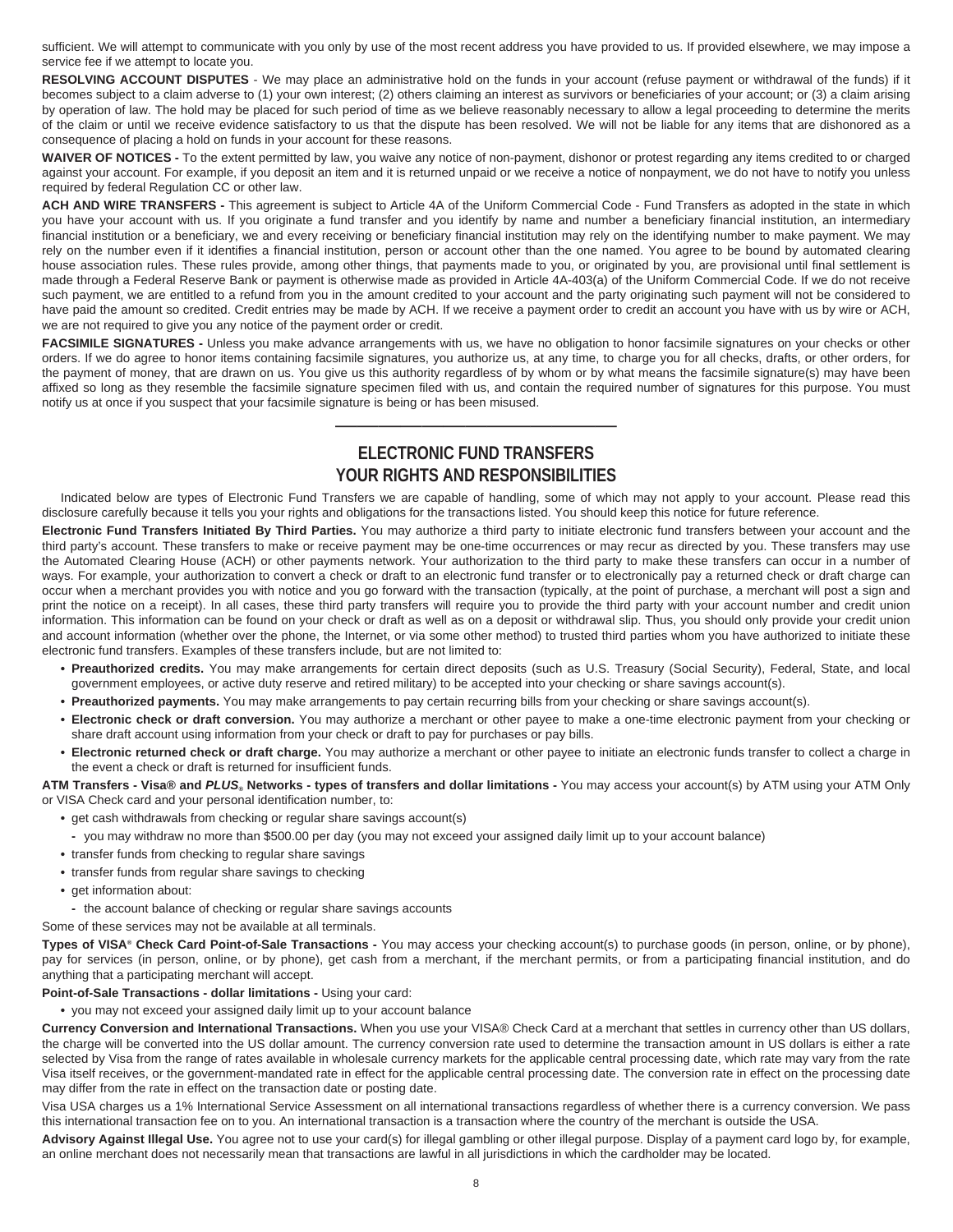**Anytime Online - types of transfers -** You may access your account by computer 24 hours a day online at www.ascu.org using your personal identification number and your account numbers, to:

- **•** transfer funds from checking to share savings
- **•** transfer funds from share savings to checking
- **•** transfer funds from share savings to share savings
- **•** transfer funds from line of credit to checking
- **•** transfer funds from line of credit to share savings
- **•** make payments from checking to loan accounts with us
- **•** make payments from share savings to loan accounts with us
- **•** access iPay (our online bill payment service)
- **•** get information about:
- **-** the account balance of checking accounts
- **-** the last direct deposit to checking accounts
- **-** the account balance of share savings accounts
- **-** the last direct deposit to share savings accounts
- **-** checks cleared in the last month

#### **FEES**

**•** We do not charge for direct deposits to any type of account.

Except as indicated elsewhere, we do not charge for these electronic fund transfers.

**ATM Operator/Network Fees.** When you use an ATM not owned by us, you may be charged a fee by the ATM operator or any network used (and you may be charged a fee for a balance inquiry even if you do not complete a fund transfer).

# **DOCUMENTATION**

- **Terminal transfers.** You can get a receipt at the time you make a transfer to or from your account using an automated teller machine or point-of-sale terminal. However, you may not get a receipt if the amount of the transfer is \$15 or less.
- **Preauthorized credits.** If you have arranged to have direct deposits made to your account at least once every 60 days from the same person or company, you can call us at (520) 459-1860 or 1-800-752-6394 to find out whether or not the deposit has been made.
- **Periodic statements.**

You will get a monthly account statement from us for your checking accounts.

You will get a monthly account statement from us for your share savings accounts, unless there are no transfers in a particular month. In any case, you will get a statement at least quarterly.

# **PREAUTHORIZED PAYMENTS**

**• Right to stop payment and procedure for doing so.** If you have told us in advance to make regular payments out of your account, you can stop any of these payments. Here is how:

Call or write us at the telephone number or address listed in this disclosure in time for us to receive your request 3 business days or more before the payment is scheduled to be made. If you call, we may also require you to put your request in writing and get it to us within 14 days after you call.

We will charge you \$20.00 for each stop-payment order you give.

- **Notice of varying amounts.** If these regular payments may vary in amount, the person you are going to pay will tell you, 10 days before each payment, when it will be made and how much it will be. (You may choose instead to get this notice only when the payment would differ by more than a certain amount from the previous payment, or when the amount would fall outside certain limits that you set.)
- **Liability for failure to stop payment of preauthorized transfer.** If you order us to stop one of these payments 3 business days or more before the transfer is scheduled, and we do not do so, we will be liable for your losses or damages.

#### **FINANCIAL INSTITUTION'S LIABILITY**

Liability for failure to make transfers. If we do not complete a transfer to or from your account on time or in the correct amount according to our agreement with you, we will be liable for your losses or damages. However, there are some exceptions. We will not be liable, for instance:

- (1) If, through no fault of ours, you do not have enough money in your account to make the transfer.
- (2) If you have an overdraft line and the transfer would go over the credit limit.
- (3) If the automated teller machine where you are making the transfer does not have enough cash.
- (4) If the terminal or system was not working properly and you knew about the breakdown when you started the transfer.
- (5) If circumstances beyond our control (such as fire or flood) prevent the transfer, despite reasonable precautions that we have taken.
- (6) There may be other exceptions stated in our agreement with you.

#### **CONFIDENTIALITY**

We will disclose information to third parties about your account or the transfers you make:

(1) where it is necessary for completing transfers; or

- (2) in order to verify the existence and condition of your account for a third party, such as a credit bureau or merchant; or
- (3) in order to comply with government agency or court orders; or
- (4) as explained in the Privacy Disclosure contained elsewhere in this document.

# **UNAUTHORIZED TRANSFERS**

# **(a) Consumer liability.**

**•** *Generally.* Tell us AT ONCE if you believe your card and/or code has been lost or stolen, or if you believe that an electronic fund transfer has been made without your permission using information from your check or draft. Telephoning is the best way of keeping your possible losses down. You could lose all the money in your account (plus your maximum overdraft line of credit). If you tell us within 2 business days after you learn of the loss or theft of your card and/or code, you can lose no more than \$50 if someone used your card and/or code without your permission.

If you do NOT tell us within 2 business days after you learn of the loss or theft of your card and/or code, and we can prove we could have stopped someone from using your card and/or code without your permission if you had told us, you could lose as much as \$500.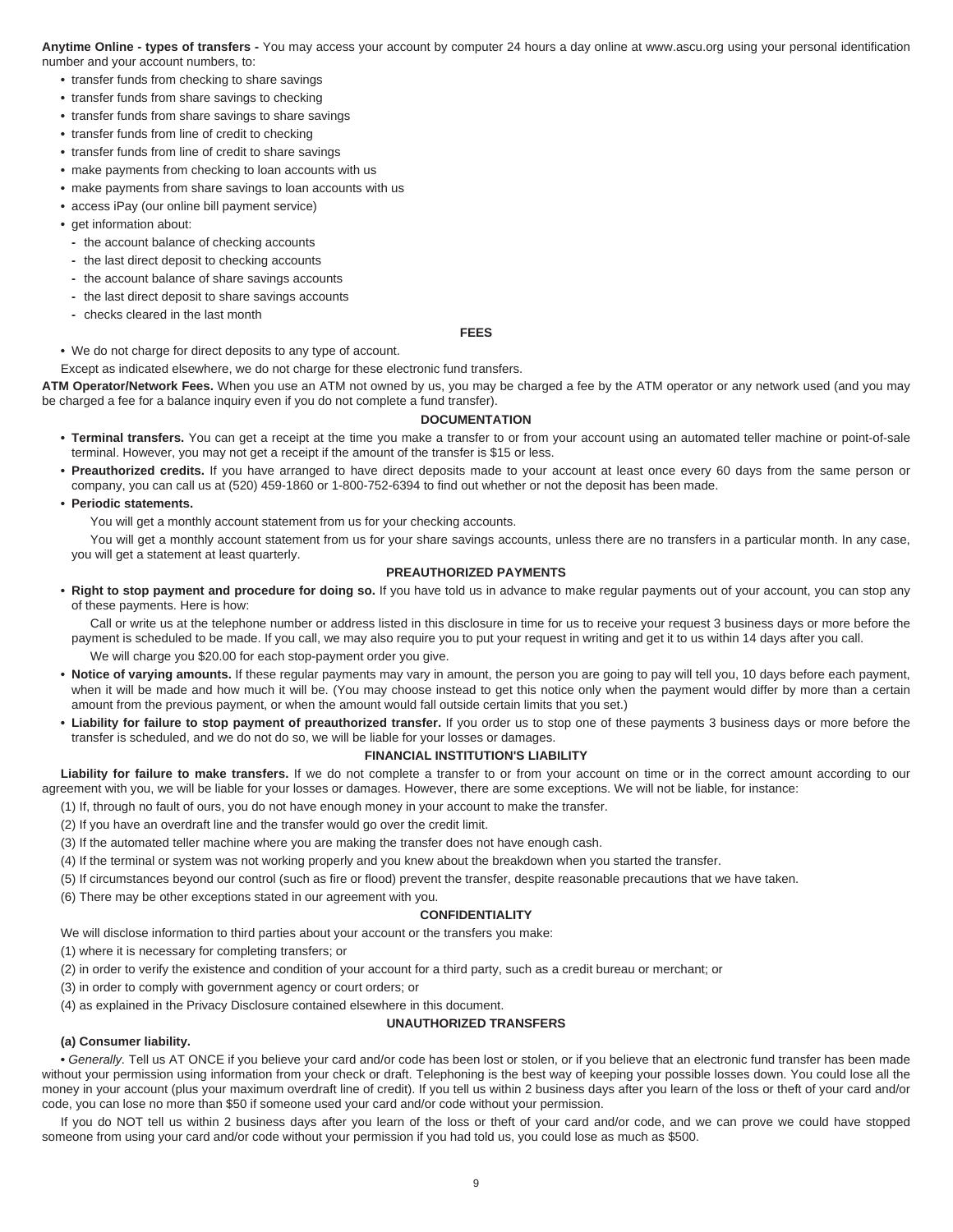Also, if your statement shows transfers that you did not make, including those made by card, code or other means, tell us at once. If you do not tell us within 60 days after the statement was mailed to you, you may not get back any money you lost after the 60 days if we can prove that we could have stopped someone from taking the money if you had told us in time.

If a good reason (such as a long trip or a hospital stay) kept you from telling us, we will extend the time periods.

• *Additional Limit on Liability for VISA® Check Card.* Unless you have been negligent or have engaged in fraud, you will not be liable for any unauthorized transactions using your lost or stolen VISA® Check Card. This additional limit on liability does not apply to ATM transactions outside of the U.S., to ATM transactions not sent over Visa or Plus networks, or to transactions using your Personal Identification Number which are not processed by VISA®. Visa is a registered trademark of Visa International Service Association.

**(b) Contact in event of unauthorized transfer.** If you believe your card and/or code has been lost or stolen, call or write us at the telephone number or address listed in this disclosure. You should also call the number or write to the address listed in this disclosure if you believe a transfer has been made using the information from your check or draft without your permission.

# **ERROR RESOLUTION NOTICE**

In Case of Errors or Questions About Your Electronic Transfers, Call or Write us at the telephone number or address listed in this disclosure, as soon as you can, if you think your statement or receipt is wrong or if you need more information about a transfer listed on the statement or receipt. We must hear from you no later than 60 days after we sent the FIRST statement on which the problem or error appeared.

- (1) Tell us your name and account number (if any).
- (2) Describe the error or the transfer you are unsure about, and explain as clearly as you can why you believe it is an error or why you need more information.

(3) Tell us the dollar amount of the suspected error.

If you tell us orally, we may require that you send us your complaint or question in writing within 10 business days.

We will determine whether an error occurred within 10 business days (5 business days for VISA Check Card point-of-sale transactions processed by Visa and 20 business days if the transfer involved a new account) after we hear from you and will correct any error promptly. If we need more time, however, we may take up to 45 days (90 days if the transfer involved a new account, a point-of-sale transaction, or a foreign-initiated transfer) to investigate your complaint or question. If we decide to do this, we will credit your account within 10 business days (5 business days for VISA Check Card point-of-sale transactions processed by Visa and 20 business days if the transfer involved a new account) for the amount you think is in error, so that you will have the use of the money during the time it takes us to complete our investigation. If we ask you to put your complaint or question in writing and we do not receive it within 10 business days, we may not credit your account. Your account is considered a new account for the first 30 days after the first deposit is made, unless each of you already has an established account with us before this account is opened.

We will tell you the results within three business days after completing our investigation. If we decide that there was no error, we will send you a written explanation.

You may ask for copies of the documents that we used in our investigation.

AMERICAN SOUTHWEST CREDIT UNION VISA DEPARTMENT P.O. BOX 370 SIERRA VISTA, ARIZONA 85636-0370 Business Days: Monday through Friday Excluding Federal Holidays and the Friday after Thanksgiving Phone: (520) 459-1860 or (800) 752-6394 MORE DETAILED INFORMATION IS AVAILABLE ON REQUEST To report a lost or stolen VISA Check Card after normal business hours please call 1-866-304-1647

# ————————————— **YOUR ABILITY TO WITHDRAW FUNDS**

This policy statement applies to "transaction" accounts. Transaction accounts, in general, are accounts which permit an unlimited number of payments to third persons and an unlimited number of telephone and preauthorized transfers to other accounts of yours with us. Share draft accounts are the most common transaction accounts. Feel free to ask us whether any of your other accounts might also be under this policy.

Our policy is to make funds from your cash, check, and electronic direct deposits available to you immediately. At that time, you can withdraw the funds in cash and we will use the funds to pay checks that you have written.

Please remember that even after we have made funds available to you, and you have withdrawn the funds, you are still responsible for checks you deposit that are returned to us unpaid and for any other problems involving your deposit.

For determining the availability of your deposits, every day is a business day, except Saturdays, Sundays, and federal holidays. If you make a deposit before closing on a business day that we are open, we will consider that day to be the day of your deposit. However, if you make a deposit after closing or on a day we are not open, we will consider that the deposit was made on the next business day we are open.

If we cash a check for you that is drawn on another bank, we may withhold the availability of a corresponding amount of funds that are already in your account. Those funds will be available at the time funds from the check we cashed would have been available if you had deposited it.

If we accept for deposit a check that is drawn on another bank, we may make funds from the deposit available for withdrawal immediately but delay your availability to withdraw a corresponding amount of funds that you have on deposit in another account with us. The funds in the other account would then not be available for withdrawal until the time periods that are described elsewhere in this disclosure for the type of check that you deposited.

#### **LONGER DELAYS MAY APPLY**

**Case-by-case delays.** In some cases, we will not make all of the funds that you deposit by check available to you immediately. Depending on the type of check that you deposit, funds may not be available until the second business day after the day of your deposit. The first \$225 of your deposits, however, will be available immediately.

If we are not going to make all of the funds from your deposit available immediately, we will notify you at the time you make your deposit. We will also tell you when the funds will be available. If your deposit is not made directly to one of our employees, or if we decide to take this action after you have left the premises, we will mail you the notice by the day after we receive your deposit.

If you will need the funds from a deposit right away, you should ask us when the funds will be available.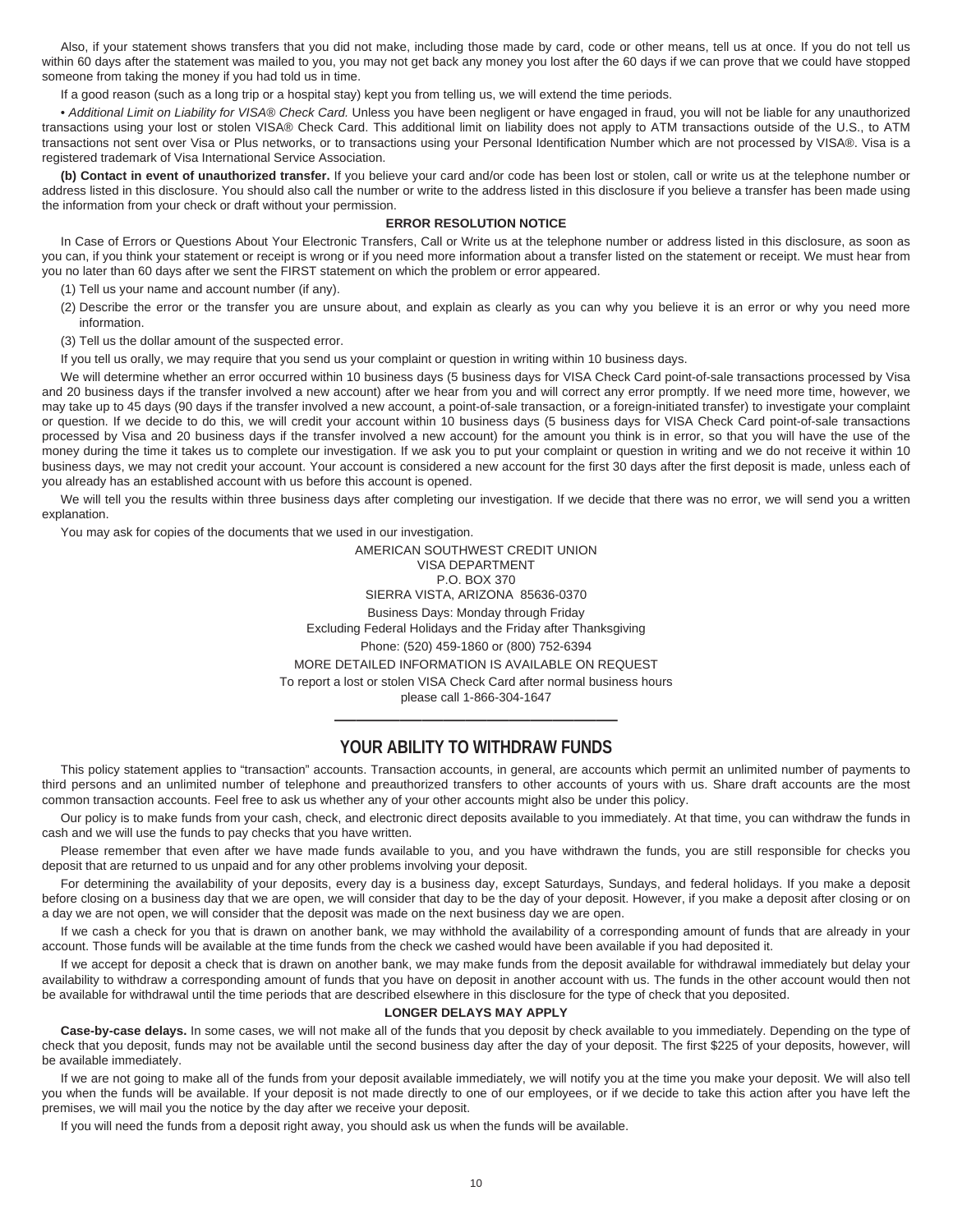**Safeguard exceptions.** In addition, funds you deposit by check may be delayed for a longer period under the following circumstances:

We believe a check you deposit will not be paid.

You deposit checks totaling more than \$5,525 on any one day.

You redeposit a check that has been returned unpaid.

You have overdrawn your account repeatedly in the last six months.

There is an emergency, such as failure of computer or communications equipment.

We will notify you if we delay your ability to withdraw funds for any of these reasons, and we will tell you when the funds will be available. They will generally be available no later than the seventh business day after the day of your deposit.

# **SPECIAL RULES FOR NEW ACCOUNTS**

If you are a new member, the following special rules will apply during the first 30 days your account is open. Third party items not accepted for new accounts.

Funds from electronic direct deposits to your account will be available on the day we receive the deposit. Funds from deposits of cash, wire transfers, and the first \$5,525 of a day's total deposits of cashier's, certified, teller's, traveler's, and federal, state and local government checks will be available immediately if the deposit meets certain conditions. For example, the checks must be payable to you (and you may have to use a special deposit slip). The excess over \$5,525 will be available on the ninth business day after the day of your deposit. If your deposit of these checks (other than a U.S. Treasury check) is not made in person to one of our employees, the first \$5,525 will not be available until the second business day after the day of your deposit.

Funds from all other check deposits will be available on the ninth business day after the day of your deposit.

# $\overline{\phantom{a}}$  , and the contract of the contract of the contract of the contract of the contract of the contract of the contract of the contract of the contract of the contract of the contract of the contract of the contrac **SUBSTITUTE CHECKS AND YOUR RIGHTS**

As our member we think it's important for you to know about substitute checks. The following Substitute Check Disclosure provides information about substitute checks and your rights. So you will recognize substitute checks when you receive them, we have included a copy of the front side of a substitute check along with an explanation of the substitute check's components.

#### **What is a substitute check?**

To make check processing faster, federal law permits banks to replace original checks with "substitute checks." These checks are similar in size to original checks with a slightly reduced image of the front and back of the original check. The front of a substitute check states: "This is a legal copy of your check. You can use it the same way you would use the original check." You may use a substitute check as proof of payment just like the original check.

Some or all of the checks that you receive back from us may be substitute checks. This notice describes rights you have when you receive substitute checks from us. The rights in this notice do not apply to original checks or to electronic debits to your account. However, you have rights under other law with respect to those transactions.

#### **What are my rights regarding substitute checks?**

In certain cases, federal law provides a special procedure that allows you to request a refund for losses you suffer if a substitute check is posted to your account (for example, if you think that we withdrew the wrong amount from your account or that we withdrew money from your account more than once for the same check). The losses you may attempt to recover under this procedure may include the amount that was withdrawn from your account and fees that were charged as a result of the withdrawal (for example, bounced check fees).

The amount of your refund under this procedure is limited to the amount of your loss or the amount of the substitute check, whichever is less. You also are entitled to interest on the amount of your refund if your account is an interest-bearing account. If your loss exceeds the amount of the substitute check, you may be able to recover additional amounts under other law.

If you use this procedure, you may receive up to \$2,500 of your refund (plus interest if your account earns interest) within 10 business days after we received your claim and the remainder of your refund (plus interest if your account earns interest) not later than 45 calendar days after we received your claim.

We may reverse the refund (including any interest on the refund) if we later are able to demonstrate that the substitute check was correctly posted to your account.

#### **How do I make a claim for a refund?**

If you believe that you have suffered a loss relating to a substitute check that you received and that was posted to your account, please contact us at: 800-752-6394, 520-459-1860

You must contact us within 40 calendar days of the date that we mailed (or otherwise delivered by a means to which you agreed) the substitute check in question or the account statement showing that the substitute check was posted to your account, whichever is later. We will extend this time period if you were not able to make a timely claim because of extraordinary circumstances.

Your claim must include —

- A description of why you have suffered a loss (for example, you think the amount withdrawn was incorrect);
- An estimate of the amount of your loss;
- An explanation of why the substitute check you received is insufficient to confirm that you suffered a loss; and
- A copy of the substitute check or the following information to help us identify the substitute check: the check number, the amount of the check, the date of the check, and the name of the person to whom you wrote the check.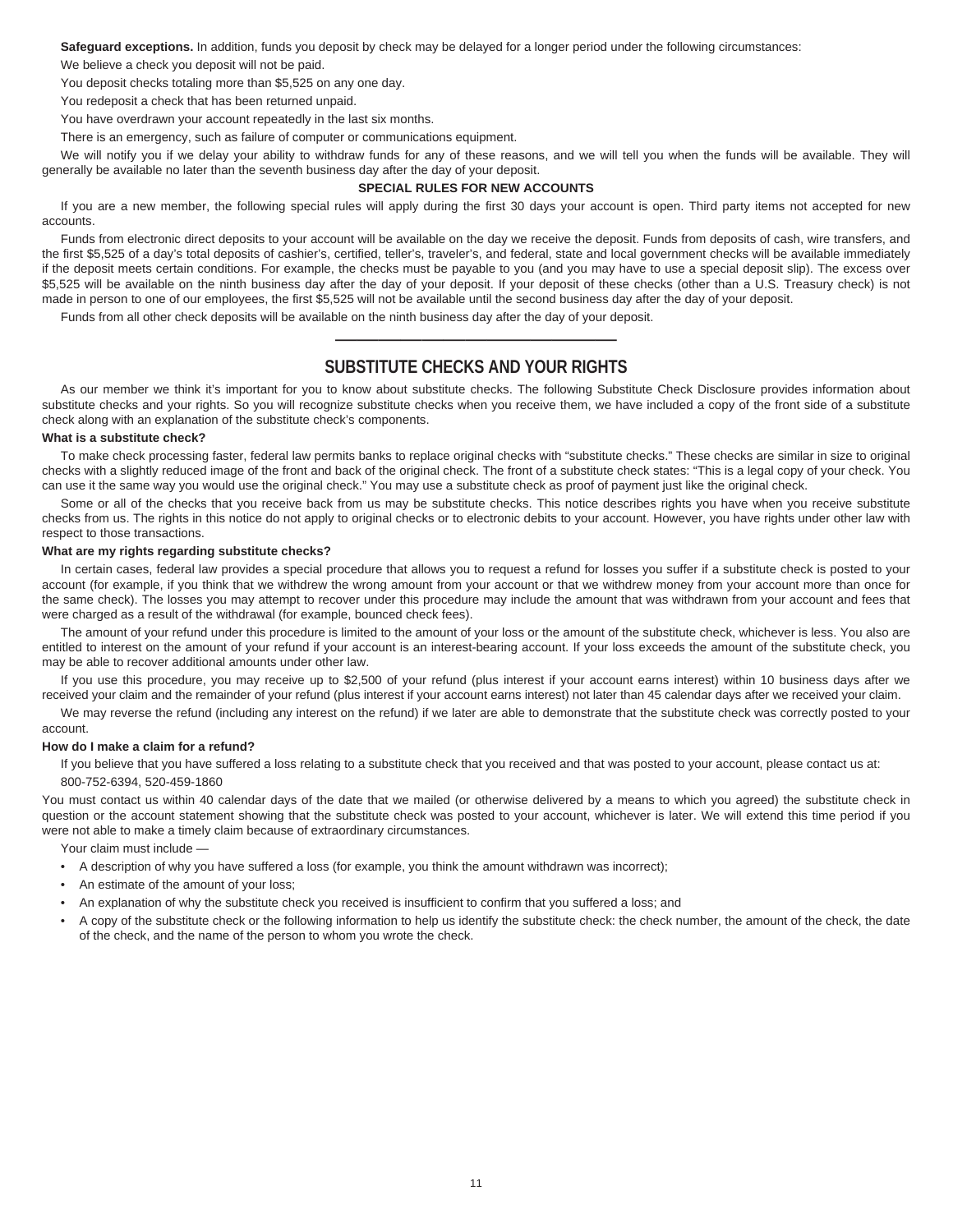# **SUBSTITUTE CHECK IMAGE**

Below is an image of a sample substitute check. The numbers listed below the image correspond with the numbers on or near the substitute check image and the corresponding text explains the various components of a substitute check.



These numbers correspond with the numbers on the Substitute Check Image:

- 1 An image of the original check appears in the upper right-hand corner of the substitute check.
- 2 A substitute check is the same size as a standard business check.
- 3 The information in asterisks relates to the "reconverting bank"—the financial institution that created the substitute check.
- 4 The information in brackets (appears sideways facing check image) relates to the "truncating bank"—the financial institution that took the original check out of the check processing system.
- 5 The Legal Legend states: *This is a LEGAL COPY of your check. You can use it the same way you would use the original check.*
- 6 The MICR lines at the bottom of the image of the original and at the bottom of the substitute check are the same except for the "4" at the beginning of the MICR line on the substitute check, which indicates that it is a substitute check being moved forward for collection purposes. It is also possible for the MICR line on the substitute check to begin with a "5" if the item is being returned. The rest of the MICR line is the same as the original check to ensure that it is processed as though it were the original.

# ————————————— **TRUTH-IN-SAVINGS DISCLOSURE**

# **REGULAR SHARE ACCOUNT**

#### **Rate Information:**

The dividend rate and annual percentage yield may change at any time, as determined by the credit union board of directors.

**Compounding and crediting -** Dividends will be compounded every quarter. Dividends will be credited to your account every quarter.

**Dividend period -** For this account type, the dividend period is quarterly, for example, the beginning date of the first dividend period of the calendar year is January 1, and the ending date of such dividend period is March 31. All other dividend periods follow this same pattern of dates. The dividend declaration date is the last day of the dividend period, and for the example above is March 31.

If you close your account before dividends are paid, you will not receive the accrued dividends.

#### **Minimum balance requirements:**

The minimum required to open this account is the purchase of a share in the credit union. Please see the bylaw requirements in the Common Features section for additional information.

You must maintain a minimum daily balance of \$50.00 in your account each day to obtain the disclosed annual percentage yield.

**Daily balance computation method -** Dividends are calculated by the daily balance method which applies a daily periodic rate to the balance in the account each day.

**Accrual of dividends on noncash deposits -** Dividends will begin to accrue on the business day you place noncash items (for example, checks) to your account.

# **Transaction limitations:**

The minimum amount you may withdraw is \$10.00 per withdrawal.

During any month, you may not make more than six withdrawals or transfers to another credit union account of yours or to a third party by means of a preauthorized, automatic, or computer transfer, telephonic order or instruction, or similar order to a third party. If you exceed the transfer limitations set forth above, your account will be subject to closure by the credit union.

# **Par value of a share:**

The par value of a share in this account is \$5.00.

# **MONEY MARKET SHARE ACCOUNT**

# **Rate Information:**

The dividend rate and annual percentage yield may change at any time, as determined by the credit union board of directors.

**Compounding and crediting -** Dividends will be compounded every quarter. Dividends will be credited to your account every quarter.

**Dividend period -** For this account type, the dividend period is quarterly, for example, the beginning date of the first dividend period of the calendar year is January 1, and the ending date of such dividend period is March 31. All other dividend periods follow this same pattern of dates. The dividend declaration date is the last day of the dividend period, and for the example above is March 31.

If you close your account before dividends are paid, you will not receive the accrued dividends.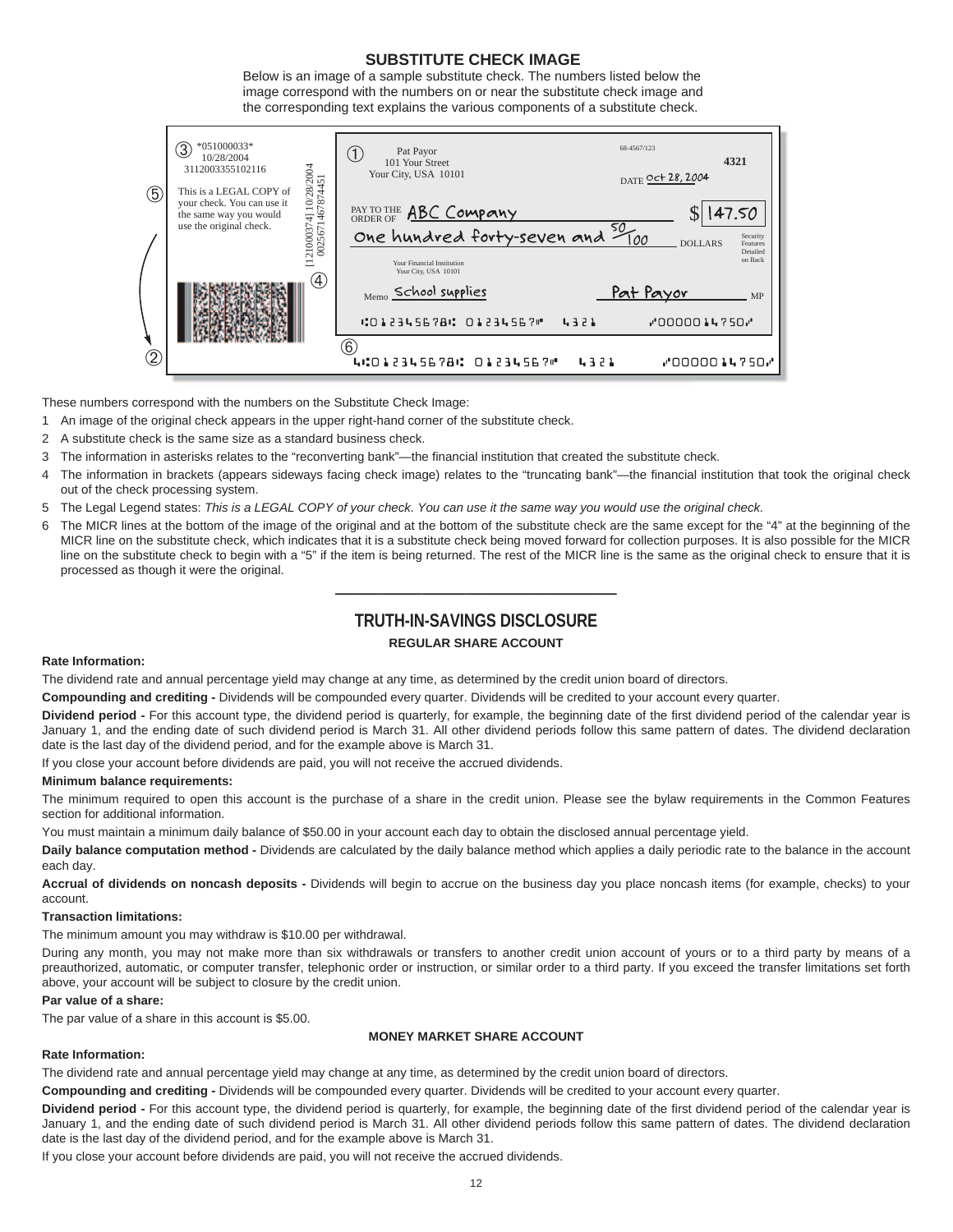## **Minimum balance requirements:**

This Money Market Account offers three different dividend paying minimum balance options. The dividend paid will be determined by the balance in the account on the last day of the dividend period. The following are dividend paying tiers.

Tier 1: \$2,000.00 - \$19,999.99

Tier 2: \$20,000.00 - \$49,999.99

Tier 3: \$50,000.00 or more

#### **Daily balance computation method -** Dividends are calculated by the daily balance method which applies a daily periodic rate to the balance in the account each day.

**Accrual of dividends on noncash deposits -** Dividends will begin to accrue on the business day you place noncash items (for example, checks) to your account.

#### **Transaction limitations:**

During any month, you may not make more than six withdrawals or transfers to another credit union account of yours or to a third party by means of a preauthorized, automatic, or computer transfer, telephonic order or instruction, or by check, or similar order to a third party. If you exceed the transfer limitations set forth above, your account will be subject to closure by the credit union.

# **IRA SHARE ACCOUNT**

## **Rate Information:**

The dividend rate and annual percentage yield may change at any time, as determined by the credit union board of directors.

**Compounding and crediting -** Dividends will be compounded every quarter. Dividends will be credited to your account every quarter.

**Dividend period -** For this account type, the dividend period is quarterly, for example, the beginning date of the first dividend period of the calendar year is January 1, and the ending date of such dividend period is March 31. All other dividend periods follow this same pattern of dates. The dividend declaration date is the last day of the dividend period, and for the example above is March 31.

If you close your account before dividends are paid, you will not receive the accrued dividends.

#### **Minimum balance requirements:**

The minimum balance required to open this account is \$5.00.

You must maintain a minimum daily balance of \$25.00 in your account each day to obtain the disclosed annual percentage yield.

**Daily balance computation method -** Dividends are calculated by the daily balance method which applies a daily periodic rate to the balance in the account each day.

**Accrual of dividends on noncash deposits -** Dividends will begin to accrue on the business day you place noncash items (for example, checks) to your account.

#### **Transaction limitations:**

You may not make any withdrawals or transfers to another credit union account of yours or to a third party by means of a preauthorized or automatic transfer, telephonic order or instruction, or similar order to a third party.

#### **Fees and charges:**

An IRA annual fee of \$10.00 will be charged each year.

An IRA closing fee of \$15.00 will be charged when the account is closed.

# **CHILD'S ACCOUNT (UNDER 13 YEARS OF AGE)**

# **Rate Information:**

The dividend rate and annual percentage yield may change at any time, as determined by the credit union board of directors.

**Compounding and crediting -** Dividends will be compounded every quarter. Dividends will be credited to your account every quarter.

**Dividend period -** For this account type, the dividend period is quarterly, for example, the beginning date of the first dividend period of the calendar year is January 1, and the ending date of such dividend period is March 31. All other dividend periods follow this same pattern of dates. The dividend declaration date is the last day of the dividend period, and for the example above is March 31.

If you close your account before dividends are paid, you will not receive the accrued dividends.

# **Minimum balance requirements:**

The minimum balance required to open this account is \$5.00.

You must maintain a minimum daily balance of \$5.00 in your account each day to obtain the disclosed annual percentage yield.

**Daily balance computation method -** Dividends are calculated by the daily balance method which applies a daily periodic rate to the balance in the account each day.

**Accrual of dividends on noncash deposits -** Dividends will begin to accrue on the business day you place noncash items (for example, checks) to your account.

#### **Transaction limitations:**

During any month, you may not make more than six withdrawals or transfers to another credit union account of yours or to a third party by means of a preauthorized, or automatic transfer, telephonic order or instruction, or by check, draft, debit card (if applicable), or similar order to a third party. If you exceed the transfer limitations set forth above, your account will be subject to closure by the credit union.

# **CLASSIC CHECKING ACCOUNT (SHARE DRAFT)**

# **Minimum balance requirements:**

No minimum balance requirements apply to this account.

# **Transaction limitations:**

No transaction limitations apply to this account unless otherwise stated in the Common Features section.

# **PRESTIGE CHECKING ACCOUNT (SHARE DRAFT)**

# **Rate Information:**

The dividend rate and annual percentage yield may change at any time, as determined by the credit union board of directors. **Compounding and crediting -** Dividends will be compounded every month. Dividends will be credited to your account every month.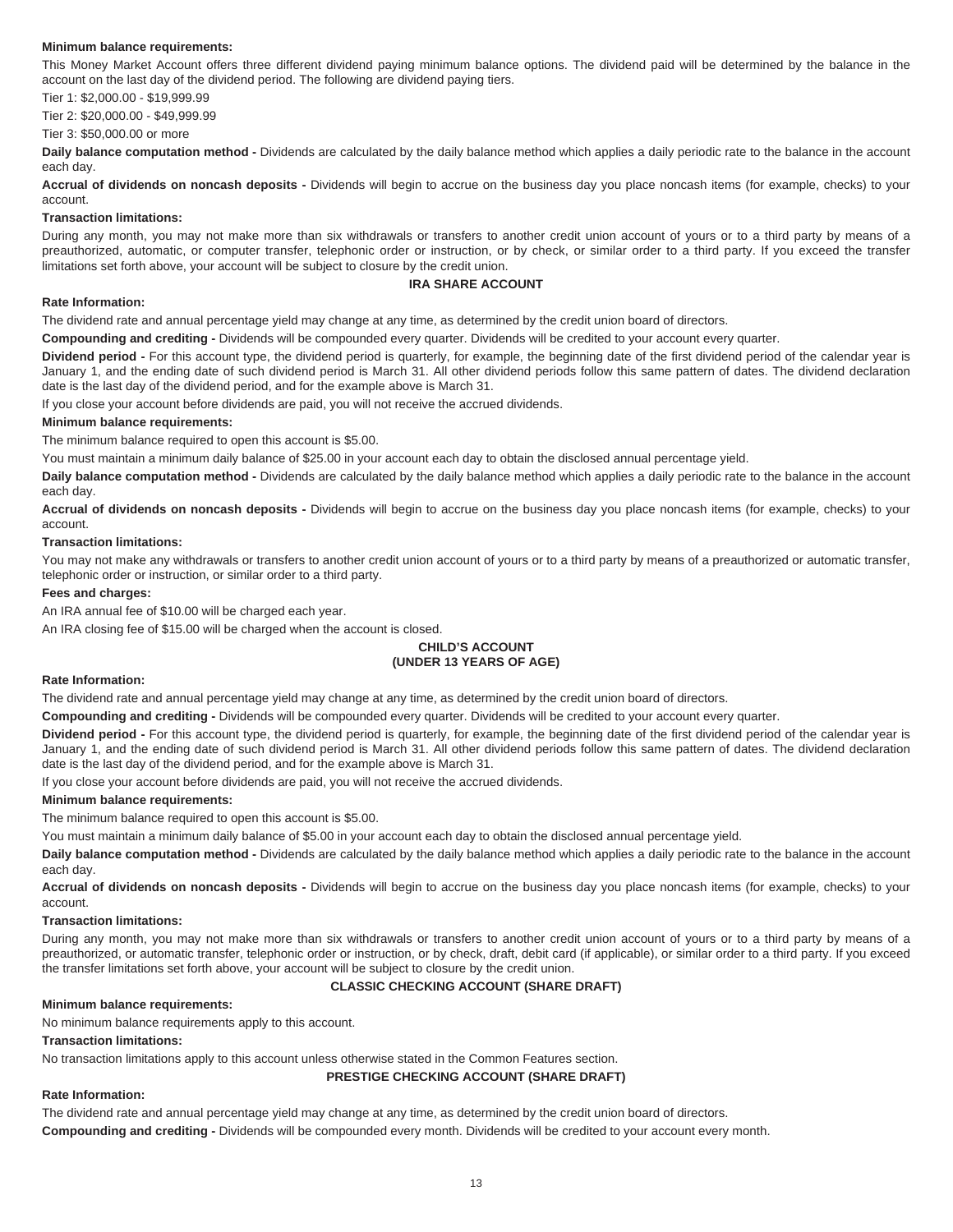**Dividend period -** For this account type, the dividend period is monthly, for example, the beginning date of the first dividend period of the calendar year is January 1, and the ending date of such dividend period is January 31. All other dividend periods follow this same pattern of dates. The dividend declaration date is the last day of the dividend period, and for the example above is January 31.

If you close your account before dividends are paid, you will not receive the accrued dividends.

# **Minimum balance requirements:**

You must maintain a minimum daily balance of \$2,000.00 in your account to avoid a monthly fee. If, during any month, your account balance falls below the required minimum daily balance, your account will be subject to a monthly fee of \$10.00 once per month.

You must maintain a minimum daily balance of \$2,000.00 in your account each day to obtain the disclosed annual percentage yield.

**Daily balance computation method -** Dividends are calculated by the daily balance method which applies a daily periodic rate to the balance in the account each day.

**Accrual of dividends on noncash deposits -** Dividends will begin to accrue on the business day you place noncash items (for example, checks) to your account.

# **Transaction limitations:**

No transaction limitations apply to this account unless otherwise stated in the Common Features section.

# **STRIVER CHECKING ACCOUNT (SHARE DRAFT)**

#### **Minimum balance requirements:**

No minimum balance requirements apply to this account.

#### **Transaction limitations:**

No check-writing ability, no acceptance of personal checks for deposit, no overdraft protection.

# **Fees and charges:**

A monthly fee of \$6.00 will be charged each month. If funds are insufficient to pay monthly fee, Visa Debit/ATM card will be blocked.

# **————————— TERM SHARE CERTIFICATE**

Rate Information - The dividend rate on your term share account is \_\_\_\_\_\_\_\_% with an annual percentage yield of \_\_\_\_\_\_\_\_%. You will be paid this rate until first maturity.

**Compounding frequency -** Unless otherwise paid, dividends will be compounded every month.

**Crediting frequency -** Dividends will be credited to your account every month. Alternatively, you may choose to have dividends paid to you or to another account every month rather than credited to this account.

**Dividend period -** For this account type, the dividend period is monthly.

# **Minimum balance requirements:**

The minimum balance required to open this account is determined by the certificate type.

You must maintain a minimum daily balance, as determined by the certificate type, in your account each day to obtain the disclosed annual percentage yield.

**Daily balance computation method -** Dividends are calculated by the daily balance method which applies a daily periodic rate to the balance in the account each day.

**Accrual of dividends on noncash deposits -** Dividends will begin to accrue on the business day you place noncash items (for example, checks) to your account.

#### **Transaction limitations:**

After the account is opened, you may not make additions into the account until the maturity date stated on the account.

You may make withdrawals of principal from your account before maturity. Principal withdrawn before maturity is included in the amount subject to early withdrawal penalty. If the withdrawal brings the balance below the minimum amount to open, then the account will be closed.

You can only withdraw dividends before maturity if you make arrangements with us for periodic payments of dividends in lieu of crediting.

**Time requirements - Your account will mature** 

**Early withdrawal penalties** (a penalty will be imposed for withdrawals before maturity) -

- If your account has an original maturity of one year or less:
	- The penalty will equal 90 days dividends on the amount withdrawn subject to penalty.
- If your account has an original maturity of more than one year, but less than two years: The penalty will equal 180 days dividends on the amount withdrawn subject to penalty.
- If your account has an original maturity of two years or more:
	- The penalty will equal 365 days dividends on the amount withdrawn subject to penalty.

In certain circumstances such as the death or incompetence of an owner of this account, the law permits, or in some cases requires, the waiver of the early withdrawal penalty. Other exceptions may also apply, for example, if this is part of an IRA or other tax-deferred savings plan.

**Withdrawal of dividends prior to maturity -** The annual percentage yield is based on an assumption that dividends will remain in the account until maturity. A withdrawal will reduce earnings.

□ **Automatically renewable account -** This account will automatically renew at maturity. You may prevent renewal if we receive written notice from you before maturity of your intention not to renew or you withdraw the funds in the account at maturity (or within the grace period mentioned below, if any). We can prevent renewal if we mail notice to you at least 30 calendar days before maturity. If either you or we prevent renewal, your funds will be placed in a Regular Share Savings account.

Each renewal term will be the same as the original term, beginning on the maturity date. The dividend rate will be the same we offer on new term share accounts on the maturity date which have the same term, minimum balance (if any) and other features as the original term share account.

There is no grace period following the maturity of this account during which you may withdraw the funds without being charged an early withdrawal penalty.

□ **Non-automatically renewable account** - This account will not automatically renew at maturity. If you do not renew the account, your funds will be placed in a Regular Share Savings account.

—————————————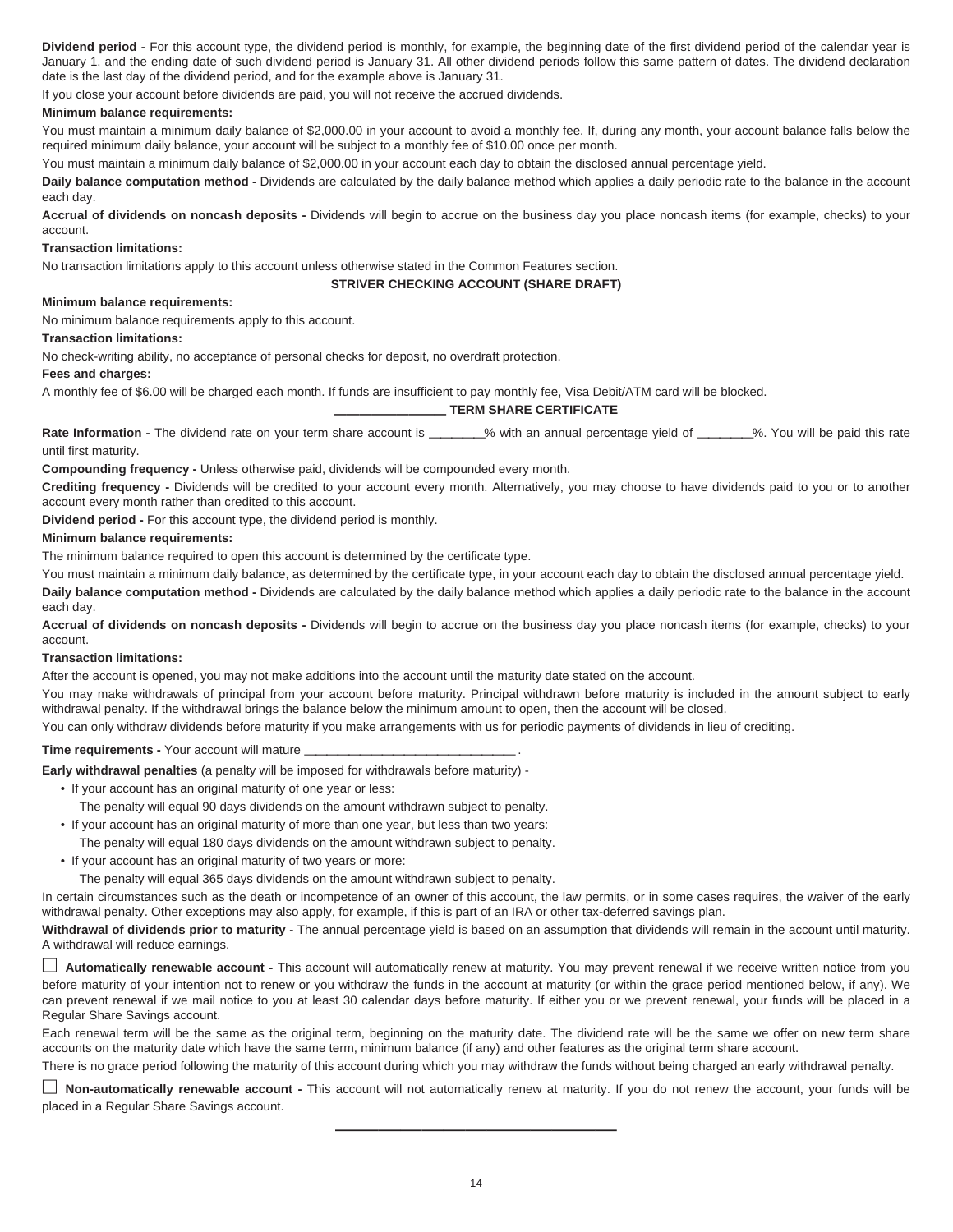# **DISCRETIONARY OVERDRAFT PAYMENTS**

#### **Discretionary overdraft payments.** We may pay overdrafts on your accounts at our discretion.

If you write a check or initiate another form of payment that will overdraw your account if paid, we will either (a) pay the overdraft, or (b) return the item or debit unpaid for nonsufficient funds (NSF). In either case, you will be charged an NSF or overdraft fee according to our NSF or overdraft fee policy. We will not charge fees for overdrafts caused by ATM withdrawals or one-time debit card transactions if you have not opted-in to that service. We pay overdrafts at our discretion, which means we do not guarantee that we will always pay or authorize any type of transaction. The fact that we may pay one or more items creating overdrafts does not obligate us to do so in the future. So, you can NOT rely on us to pay overdrafts on your account regardless of how frequently or under what circumstances we have paid overdrafts on your account in the past.

**The benefit to you of discretionary overdraft payments.** Discretionary overdraft payments may benefit you because it can protect your reputation, avoid default, avoid our NSF fee, and avoid the additional fee that often is charged by the payee when an item is returned NSF. Your reputation can be protected because, for example, the payee will not know that there were insufficient funds to cover the item, and there won't be a return NSF to report to a consumer reporting agency.

Responsible use of discretionary overdraft payments. We promote responsible use of discretionary overdraft payments. Overdraft fees can add up quickly, especially if multiple overdraft items clear the same day. Similarly, NSF fees can also add up quickly. Thus, we discourage the intentional and routine writing of checks or initiating of electronic funds transfers or other transactions that will overdraw your account if paid. Discretionary overdraft payments should be used only for occasional and inadvertent overdrafts and should not be relied on in the same manner as, for example, a line of credit.

Less costly alternatives. If more than occasional and inadvertent use of discretionary overdraft payments is anticipated, we believe you should consider less costly alternatives such as linked accounts or obtaining a line of credit to avoid overdrawing your account. Under a linked account, your checking account would be connected to another account, such as a savings account, so as to automatically transfer funds from the other account to the checking account as needed to avoid overdrafts. Under an overdraft line of credit, you would automatically borrow funds on the line of credit and have them transferred to your checking account as needed to avoid overdrafts. We encourage you to inquire about the alternatives we offer. A line of credit or a linked account can often be cheaper than overdraft fees.

#### **Fees.**

We charge a fee of \$28.00 each time we pay an overdraft.

**Categories of Transactions.** The categories of transactions for which an overdraft fee may be imposed are those by any of the following means: check, inperson withdrawal, ATM withdrawal, or other electronic means. We will not pay ATM and everyday debit card transactions at our discretion unless you opt-in. **Time for Repayment.** Payment of an overdraft is due immediately.

**Circumstances Under Which We Wouldn't Pay.** The circumstances under which we wouldn't pay an item or debit that would overdraw your account are entirely within our discretion, and we reserve the right not to pay. However, we are less likely to pay if the member's account is not in good standing, or the member is not depositing regularly, or the member has too many overdrafts or the transaction will overdraw the account by more than the total amount covered by the discretionary overdraft payment service of \$400.00 on the Classic Checking Account or \$700.00 on the Prestige Checking Account. The fact that we may pay one or more items creating overdrafts does not obligate us to do so in the future.

Payment Order of Items. Our policy is to process electronic transactions first, in the order they are received on the day they are processed. We process checks second, in the order they are received on the day they are processed.

Dollar Limit. If we set a dollar limit for the total amount that your account can be overdrawn at one time, overdraft fees (as well as the amounts of the overdraft items) will apply toward that limit, reducing the amount available under that limit. Even if we set a dollar limit, we are not required to pay overdrafts up to the limit. The payment of ANY overdraft is completely at our discretion.

**NCUA Insurance.** This credit union is federally insured by the National Credit Union Administration.

#### **COMMON FEATURES**

#### **Bylaw requirements:**

You must complete payment of one share in your Regular Shares account as a condition of admission to membership. You must maintain at least one share in the credit union to qualify for any services offered.

**Transaction limitation -** We reserve the right to at any time require not less than seven days notice in writing before each withdrawal from an interestbearing account other than a time deposit or demand deposit, or from any other savings account as defined by Regulation D.

Nature of dividends - Dividends are paid from current income and available earnings, after required transfers to reserves at the end of a dividend period. (This disclosure further explains the dividend feature of your non-term share account(s).)

**National Credit Union Share Insurance Fund -** Member accounts in this credit union are federally insured by the National Credit Union Share Insurance Fund.

**The following fees may be assessed against your account and the following transaction limitations, if any, apply to your account. Fees may be taken from any share account.** 

| Rush Order Fee for ATM or Visa Debit card \$45.00 - \$75.00 (fee rate dependent upon delivery address, method, and time of delivery)                                       |  |
|----------------------------------------------------------------------------------------------------------------------------------------------------------------------------|--|
|                                                                                                                                                                            |  |
|                                                                                                                                                                            |  |
| If you do not place the order for your checks through ASCU, you are liable for any fees incurred due to an inaccurate micro line or inferior printing or paper<br>quality. |  |
|                                                                                                                                                                            |  |
|                                                                                                                                                                            |  |
|                                                                                                                                                                            |  |
| An account is considered dormant if for 24 months no member initiated transactions occur. Fees and dividends are not considered member initiated.                          |  |
| The fee for a dormant account is \$3.00 per month.                                                                                                                         |  |
|                                                                                                                                                                            |  |
|                                                                                                                                                                            |  |
|                                                                                                                                                                            |  |
|                                                                                                                                                                            |  |
|                                                                                                                                                                            |  |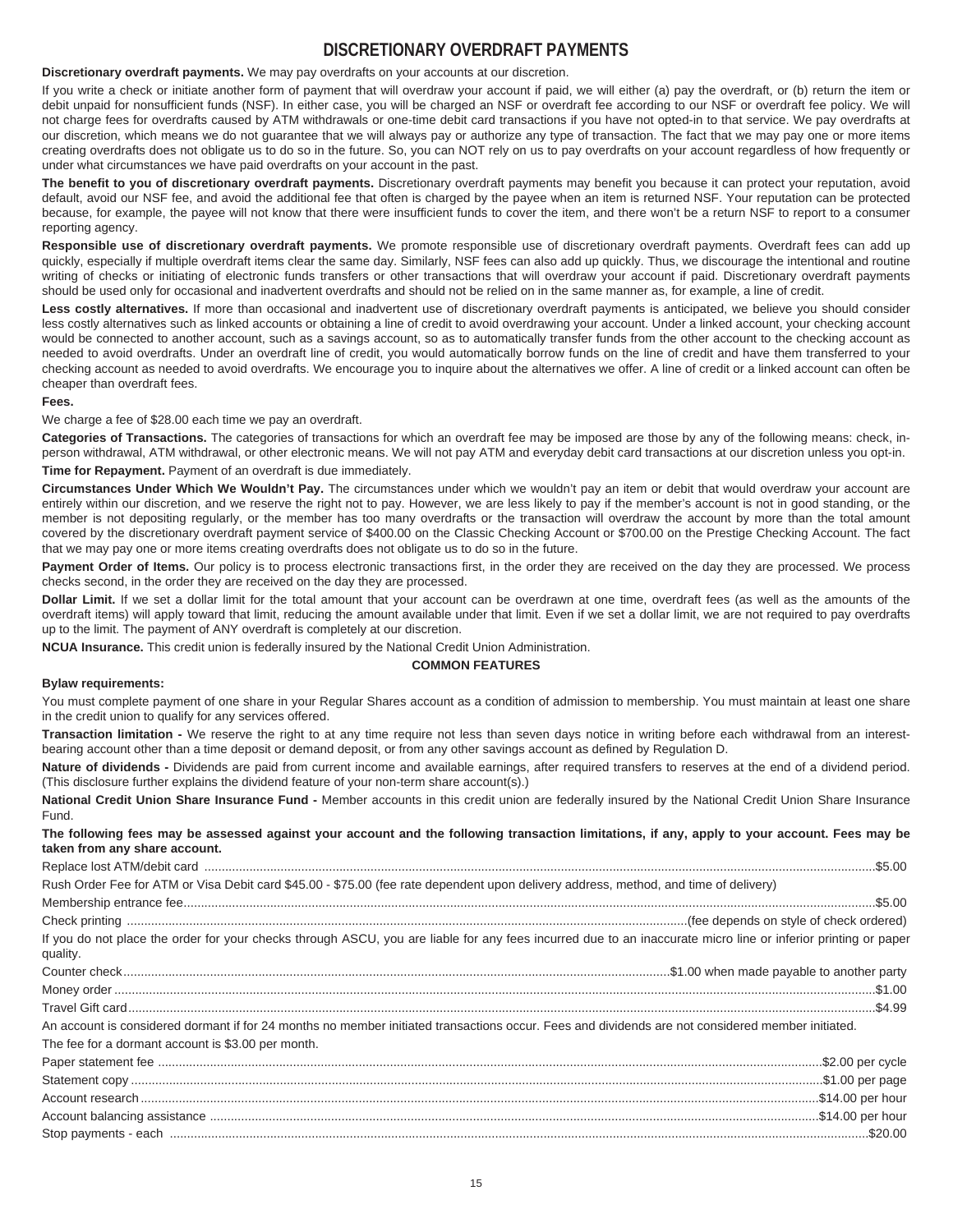| The categories of transactions for which an overdraft fee may be imposed are those by any of the following means: on us check, ATM withdrawal, or other<br>electronic means. |  |
|------------------------------------------------------------------------------------------------------------------------------------------------------------------------------|--|
|                                                                                                                                                                              |  |
|                                                                                                                                                                              |  |
|                                                                                                                                                                              |  |
| Deposited checks (and other items) returned unpaid                                                                                                                           |  |
|                                                                                                                                                                              |  |
|                                                                                                                                                                              |  |
|                                                                                                                                                                              |  |
|                                                                                                                                                                              |  |
|                                                                                                                                                                              |  |
| Overdraft Payment fee                                                                                                                                                        |  |
|                                                                                                                                                                              |  |
|                                                                                                                                                                              |  |
|                                                                                                                                                                              |  |
|                                                                                                                                                                              |  |
|                                                                                                                                                                              |  |
|                                                                                                                                                                              |  |
|                                                                                                                                                                              |  |

# **YOUR ACCOUNT**

**These are the accounts you have opened or inquired about. Further details about these accounts are inside this disclosure. If the figures are not filled in, please see the insert that is with this disclosure or your periodic statement.** 

# □ **REGULAR SHARE ACCOUNT**

**Last declared dividend rate:**

As of the last dividend declaration date, the dividend rate was \_\_\_\_\_\_\_% with an annual percentage yield of \_\_\_\_\_\_\_% on your account.

# □ **MONEY MARKET SHARE ACCOUNT**

## **Last declared dividend rate:**

**Tier 1 -** As of the last dividend declaration date, if your daily balance was more than \$1,999.99, but less than \$20,000.00, the dividend rate paid on the entire balance in your account was \_\_\_\_\_\_\_%, with an annual percentage yield of \_\_\_\_\_\_\_%.

**Tier 2 -** As of the last dividend declaration date, if your daily balance was more than \$19,999.99, but less than \$50,000.00, the dividend rate paid on the entire balance in your account was \_\_\_\_\_\_\_\_%, with an annual percentage yield of \_\_\_\_\_\_\_%.

**Tier 3 -** As of the last dividend declaration date, if your daily balance was \$50,000.00 or more, the dividend rate paid on the entire balance in your account was \_\_\_\_\_\_\_\_%, with an annual percentage yield of \_\_\_\_\_\_\_\_%.

# □ **IRA SHARE ACCOUNT**

# **Last declared dividend rate:**

As of the last dividend declaration date, the dividend rate was \_\_\_\_\_\_\_% with an annual percentage yield of \_\_\_\_\_\_\_% on your account.

# □ **CHILD'S ACCOUNT (UNDER 13 YEARS OF AGE)**

#### **Last declared dividend rate:**

As of the last dividend declaration date, the dividend rate was \_\_\_\_\_\_\_% with an annual percentage yield of \_\_\_\_\_\_\_% on your account.

# □ **CLASSIC CHECKING ACCOUNT (SHARE DRAFT)**

# □ **PRESTIGE CHECKING ACCOUNT (SHARE DRAFT)**

#### **Last declared dividend rate:**

As of the last dividend declaration date, the dividend rate was \_\_\_\_\_\_\_% with an annual percentage yield of \_\_\_\_\_\_\_% on your account.